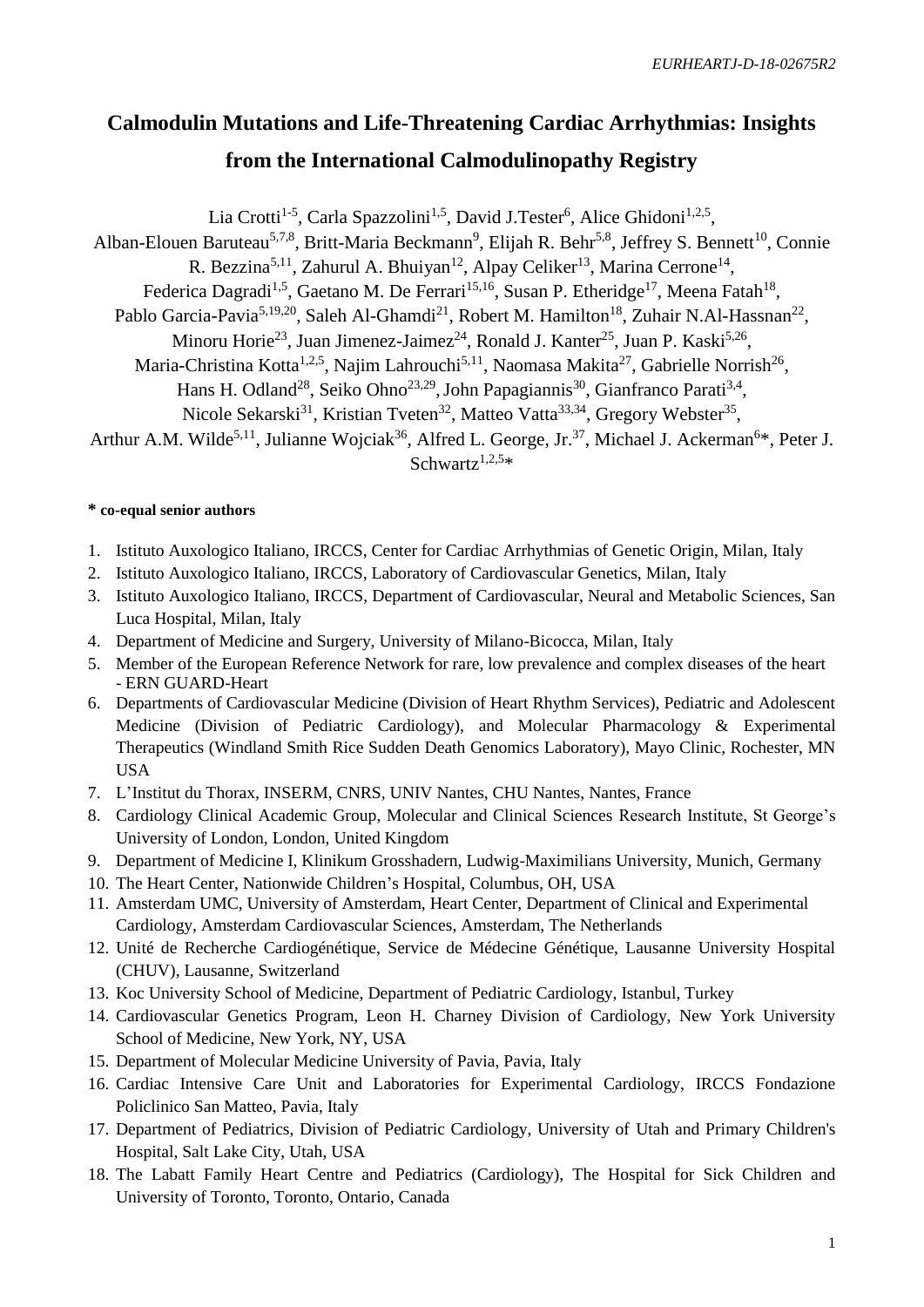- 19. Inherited Cardiac Diseases Unit, Department of Cardiology, Hospital Universitario Puerta de Hierro, CIBERCV, Madrid, Spain
- 20. University Francisco de Vitoria (UFV), Pozuelo de Alarcon, Spain
- 21. Cardiac Sciences Department, Section of Pediatric Cardiology, King Abdulaziz Cardiac Center, Ministry of National Guard Health Affairs, Riyadh, Saudi Arabia.
- 22. Cardiovascular Genetic Program, Dept. of Medical Genetics, King Faisal Specialist Hospital and Research Centre, Riyadh, Saudi Arabia
- 23. Department of Cardiovascular and Respiratory Medicine, Shiga University of Medical Science, Otsu, Japan
- 24. Cardiology Department, Virgen de las Nieves University Hospital, Granada, Spain
- 25. Nicklaus Children's Hospital Miami, FL, USA
- 26. Centre for Inherited Cardiovascular Diseases, Great Ormond Street Hospital, London, UK. Institute of Cardiovascular Science, University College London, London, UK
- 27. Department of Molecular Physiology, Nagasaki University Graduate School of Biomedical Sciences, Nagasaki, Japan
- 28. Oslo University Hospital, Rikshospitalet, Department of Pediatric Cardiology, Oslo, Norway
- 29. Department of Bioscience and Genetics, National Cerebral and Cardiovascular Center, Osaka, Japan
- 30. Division of Cardiology, Children's Mercy Hospital, Kansas City, Missouri, USA
- 31. Paediatric Cardiology Unit, Lausanne University Hospital (CHUV), Lausanne, Switzerland
- 32. Department of Medical Genetics, Telemark Hospital Trust, Norway
- 33. Departments of Medical and Molecular Genetics, Departments of Medicine, Indiana University School of Medicine, Indianapolis, Indiana, USA
- 34. Invitae Corporation, San Francisco, California, USA
- 35. Division of Cardiology, Ann and Robert H. Lurie Children's Hospital of Chicago, Northwestern University Feinberg School of Medicine, Chicago, Illinois, USA
- 36. Department of Genomic Medicine, University of California San Francisco (UCSF), USA
- 37. Department of Pharmacology, Northwestern University Feinberg School of Medicine, Chicago, IL. USA

# **Addresses for correspondence**:

*Peter J. Schwartz*, Istituto Auxologico Italiano IRCCS, Via Pier Lombardo, 22, 20135 Milan, Italy;

tel:  $+390255000408$ , fax:  $+390255000411$ ; [peter.schwartz@unipv.it,](mailto:peter.schwartz@unipv.it) [p.schwartz@auxologico.it](mailto:p.schwartz@auxologico.it)

*Lia Crotti*, Istituto Auxologico Italiano IRCCS, Piazzale Brescia 20 – 20149 Milan, Italy ; Tel. +39

02 619112374, Fax +39 02 619112956; e-mail: l.crotti@auxologico.it

*Michael J. Ackerman*, Mayo Clinic, 200 First Street SW, Rochester, MN 55905; tel: +1 507-284-

0101, fax: +1 507-284-3757; ackerman.michael@mayo.edu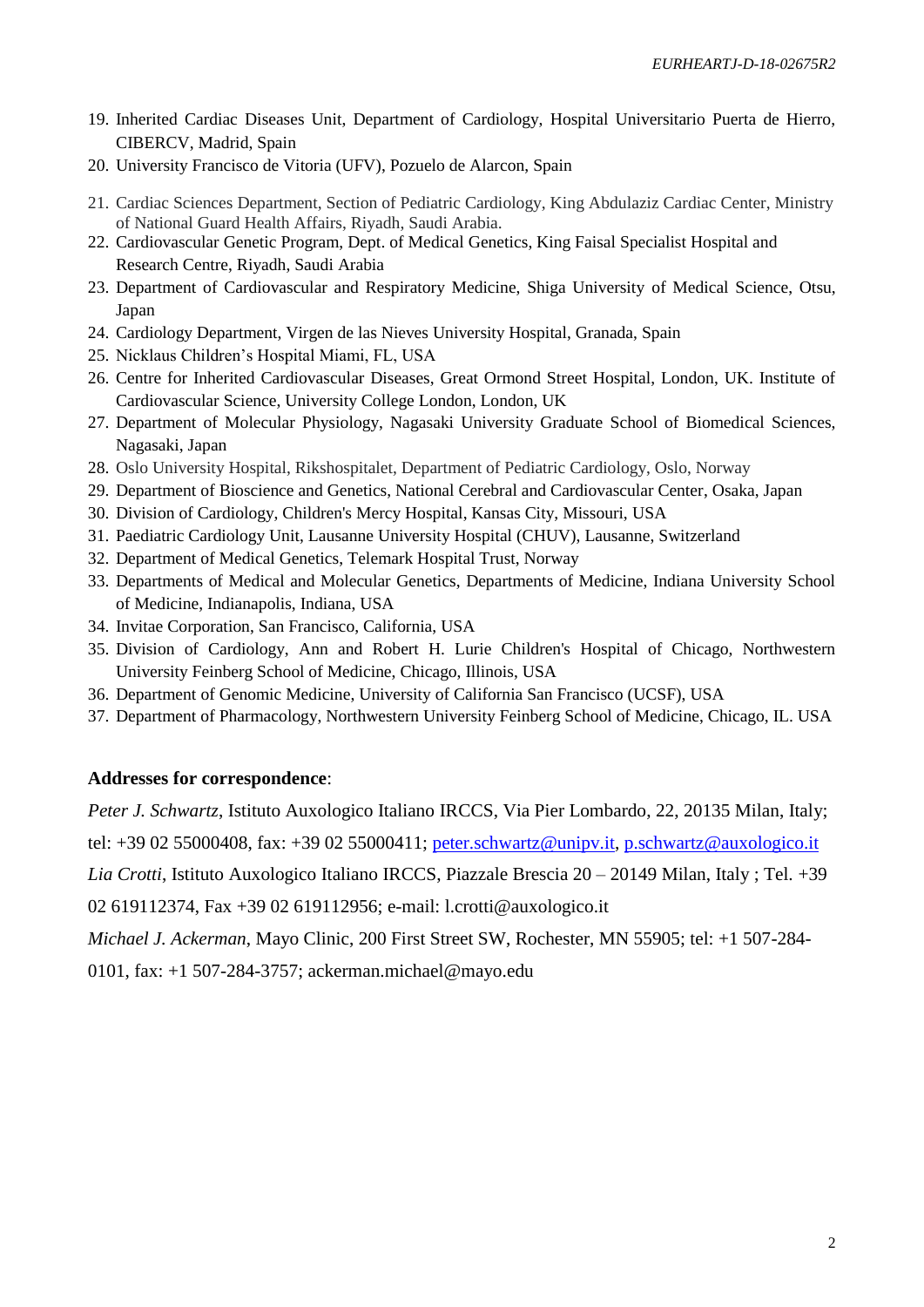#### **ABSTRACT**

**Aims:** Calmodulinopathies are rare life-threatening arrhythmia syndromes, caused by mutations in any of the 3 genes (*CALM 1-3*) that encode identical calmodulin proteins, affecting mostly young individuals. We established the International Calmodulinopathy Registry (ICalmR) to understand the natural history, clinical features, and response to therapy of patients with a *CALM*-mediated arrhythmia syndrome.

**Methods and Results**: A dedicated Case Report File was created to collect demographic, clinical and genetic information. ICalmR has enrolled 74 subjects, with a variant in the *CALM1* (n=36), *CALM2* (n=23) or *CALM3* (n=15) genes. Sixty-four (86.5%) were symptomatic and the 10-year cumulative mortality was 27%. The two prevalent phenotypes are long QT syndrome (LQTS; *CALM*-LQTS, n=36, 49%) and catecholaminergic polymorphic ventricular tachycardia (CPVT; *CALM*-CPVT, n=21, 28%). *CALM*-LQTS patients have extremely prolonged QTc intervals (594 $\pm$ 73 ms), high prevalence (78%) of life-threatening arrhythmias with median age at onset of 1.5 years (IQR 0.1-5.5 years) and poor response to therapies. Most ECGs show late onset peaked T waves. All *CALM*-CPVT patients were symptomatic with median age of onset of 6.0 years (IQR 3.0-8.5 years). Basal ECG frequently shows prominent U waves. Other *CALM*-related phenotypes are idiopathic ventricular fibrillation (IVF,  $n=7$ ), sudden unexplained death (SUD,  $n=4$ ), overlapping features of CPVT/LOTS  $(n=3)$ , and predominant neurological phenotype  $(n=1)$ . Cardiac structural abnormalities and neurological features were present in 18 and 13 patients, respectively.

**Conclusion:** Calmodulinopathies are largely characterized by adrenergically-induced lifethreatening arrhythmias. Available therapies are disquietingly insufficient, especially in CALM-LQTS. Combination therapy with drugs, sympathectomy, and devices should be considered.

**Keywords:** Calmodulin; Cathecolaminergic polymorphic ventricular tachycardia; Idiopathic Ventricular Fibrillation; Long QT Syndrome; Sudden Death.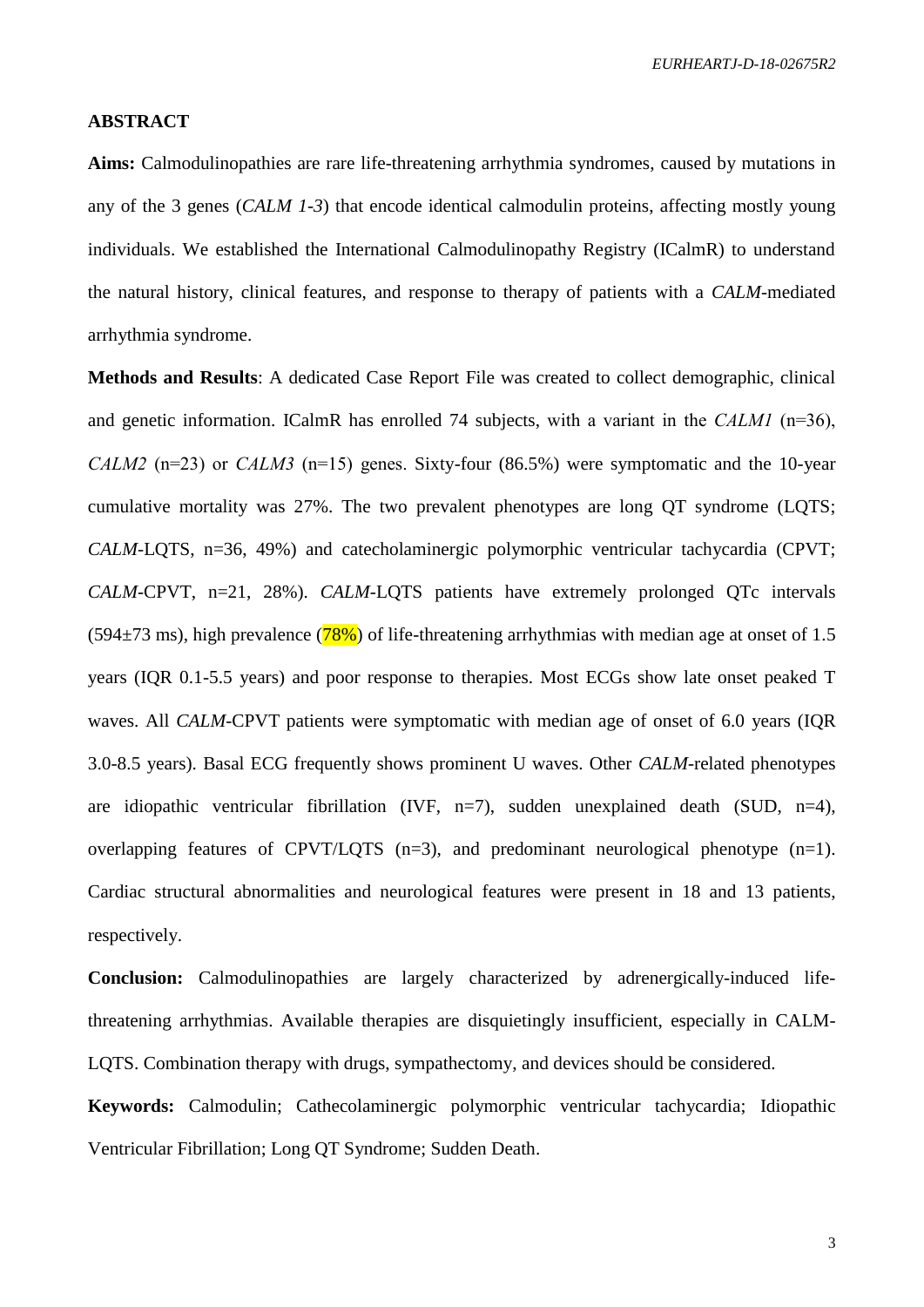## **INTRODUCTION**

A severe form of long QT syndrome (LQTS) with early occurrence of life-threatening arrhythmias caused by mutations in one of the 3 genes (*CALM1-2-3*) encoding calmodulin (CaM) was first reported in 2013<sup>1</sup>. CaM is a ubiquitous, multifunctional  $Ca^{2+}$  binding protein. The clinical presentation was similar among the affected individuals, including a markedly prolonged QTc, episodes of T wave alternans, 2:1 functional atrio-ventricular block, cardiac arrest in the first year(s) of life, and need for an implantable cardioverter defibrillator (ICD) despite optimal medical therapy. Since then, scattered reports on few patients and isolated families emerged $2^{-13}$ . The phenotype most frequently shown by patients with *CALM* mutations was LQTS1,4–8,12, but some had catecholaminergic polymorphic ventricular tachycardia  $(CPVT)^{2,10}$  or idiopathic ventricular fibrillation  $(IVF)^3$ . *CALM* mutations were also identified in autopsy-negative sudden unexplained deaths (SUD) in young individuals<sup>9</sup> Given the wide spectrum of the clinical manifestations associated to *CALM* mutations, the term "Calmodulinopathy" was coined<sup>14</sup>.

Given the apparent rarity and lethality of the *CALM*-mediated arrhythmogenic diseases, with a heterogeneous genetic background and variable clinical phenotype, we thought that an international cooperative effort was the only feasible way to begin to understand the natural history, clinical features, and response to therapy of these patients. As done 40 years ago for  $LQTS^{15-17}$ , we (LC, PJS and MJA) established the International Calmodulinopathy Registry (ICalmR) and here we report the initial findings.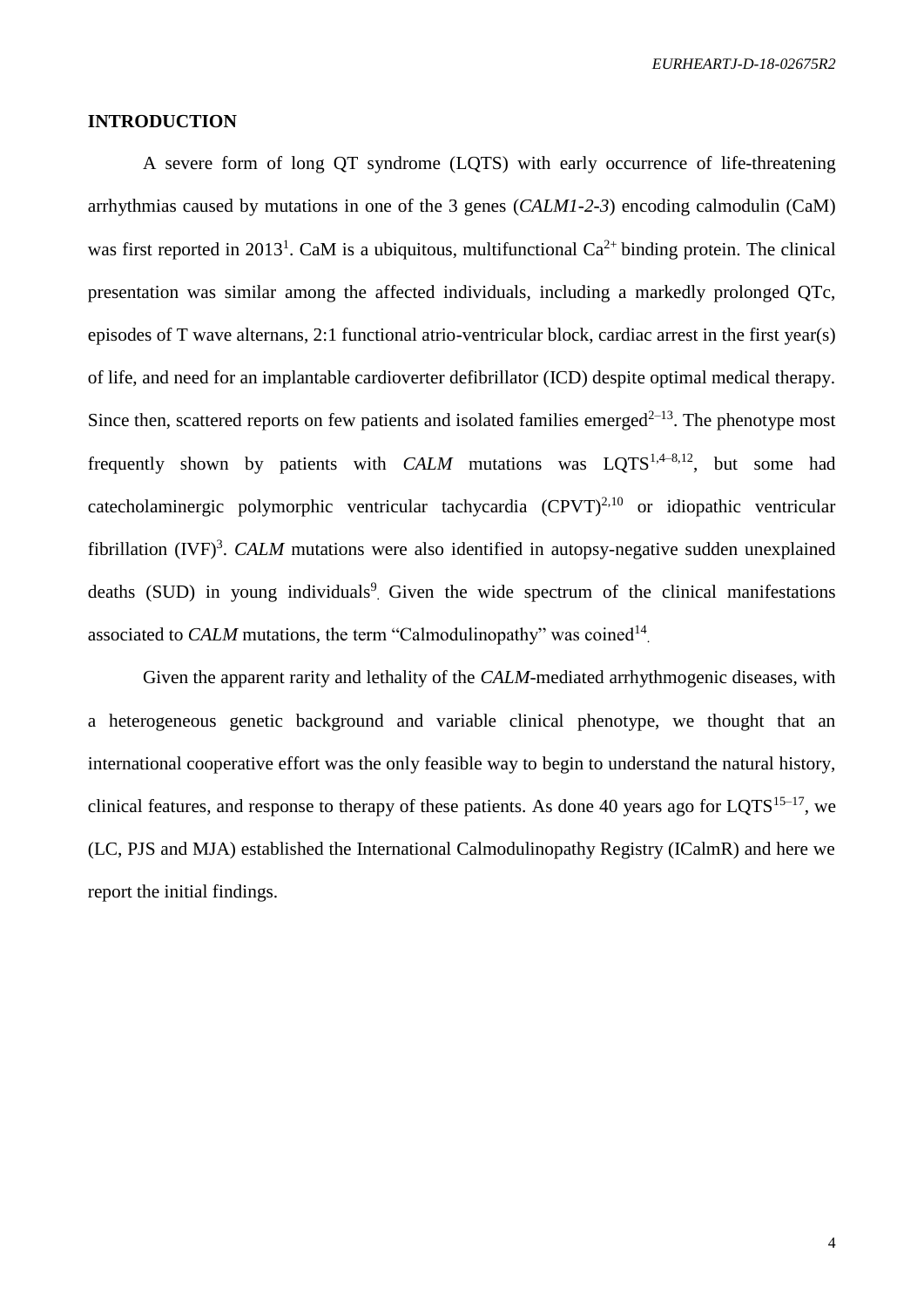#### **METHODS**

## **Subjects and ascertainment**

The study population (n=74) comes from two sources, the International Calmodulinopathy Registry (ICalmR) and the published literature. The ICalmR is a worldwide multicenter clinical observational Registry established in 2015 with the goal of recruiting patients with a pathogenic variant in the *CALM1*, *CALM2* or *CALM3* genes regardless of the phenotype (LQTS, CPVT, IVF, other). To enrol patients we have involved most of the centers and key investigators expert in arrhythmic diseases of genetic origin and having published the first description of *CALM*-LQTS patients, we have also been contacted by investigators who had encountered even a single case. Including the two Coordinating Centers (Istituto Auxologico Italiano IRCCS, Milan, Italy, and Mayo Clinic, Rochester, USA), 22 centers from Europe, North America, and Asia have joined the Registry by contributing 58 (78%) genotyped patients with *CALM*-mediated arrhythmia syndromes. A dedicated Case Report File was created to collect demographic, clinical and genetic information. The Ethics Committees of the coordinating and enrolling centers approved the study. The patient data were released in an anonymous form.

We used published literature as an additional source of 16 cases (22%), for whom high quality clinical and genetic details were available. In total, here we report data on 74 patients with a calmodulinopathy.

## **Genetic characterization**

The pathogenic/likely pathogenic *CALM* variants included in the Registry were identified through whole exome sequencing (WES), targeted next-generation sequencing (NGS), or Sanger sequencing, in 51%, 29% and 20% of the index patients, respectively. None of the patients enrolled had additional clinically relevant pathogenic variants in other arrhythmia-susceptibility genes.

The nomenclature of the reported genetic variants conforms to the latest Human Genome Variation Society guidelines<sup>18</sup>. We specifically numbered amino acid positions based on assignment of the initiating methionine start codon as position 1. The *CALM* acronym refers to any of the three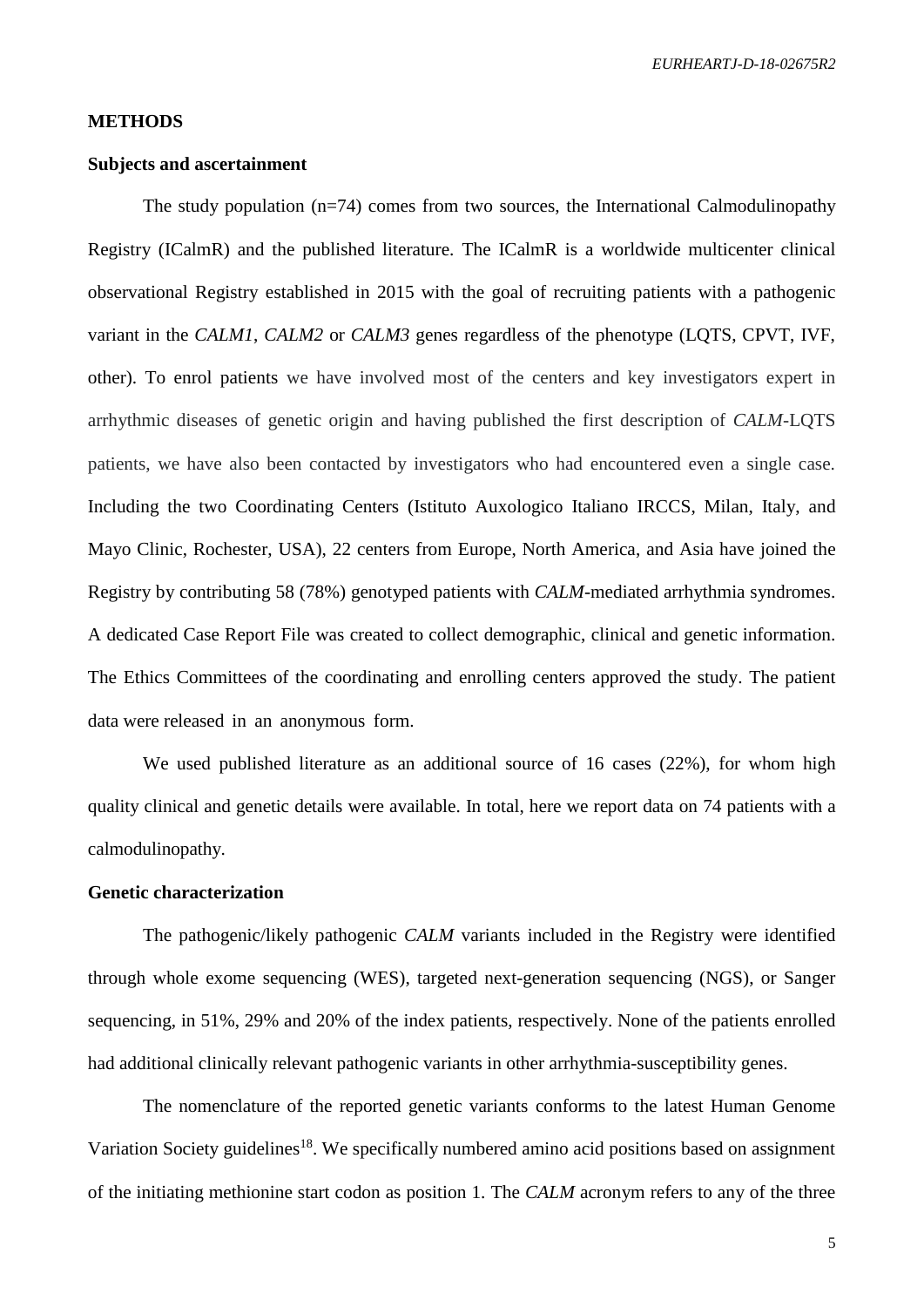calmodulin genes, while the CaM acronym refers to the calmodulin protein. Variant classifications were made according to the American College of Medical Genetics Guidelines (ACMG)<sup>19</sup>. Genetic variants were specifically analyzed focusing on: presence or absence in publicly available exome/genome databases  $(1,000$  Genomes, Exome Variant Server, ExAC, gnomAD $)^{20-22}$ , amino acid conservation across species (in 100 vertebrates), protein domain affected by the amino acid change, previous literature description and functional characterization.

#### **Phenotype characterization**

The data of each enrolled patient included demographics, personal and family histories, fetal-perinatal period information, comorbidities, ECG parameters, individual phenotypic features, cardiac events information, therapies. Based on phenotype and clinical judgment, the patients were classified with one of the following major conditions: LQTS<sup>23</sup>, CPVT<sup>24</sup>, IVF<sup>24</sup>, overlap between LQTS/CPVT, and SUD in young individuals. LQTS and CPVT were the two most prevalent subgroups, henceforth referred to as *CALM-*LQTS and *CALM*-CPVT. IVF is defined as a resuscitated cardiac arrest victim, preferably with documentation of VF, in whom known cardiac, respiratory, metabolic and toxicological etiologies have been excluded through clinical evaluation<sup>23</sup>. SUD is defined as a natural, unexpected fatal event occurring within one hour from the onset of symptoms in an apparently healthy subject, with no known familial disease. In all SUD cases, an autopsy was performed and obvious causes were excluded; no ECG was available in these cases, and only molecular autopsy allowed the diagnosis of calmodulinopathy.

Subjects were considered symptomatic if they suffered at least one cardiac event, such as syncope (fainting spell with transient, but complete, loss of consciousness), aborted cardiac arrest (ACA) requiring resuscitation, or sudden cardiac death (SCD) occurring before age 20. Seven firstdegree relatives of three probands who died before diagnosis, in the absence of genetic testing, were assumed to be positive for the same *CALM* variant identified in their family and were consequently included. One patient, with marked neonatal sinus bradycardia and a cardiogenic shock soon after birth, was considered as symptomatic. Appropriate ICD discharges for VT/VF were counted and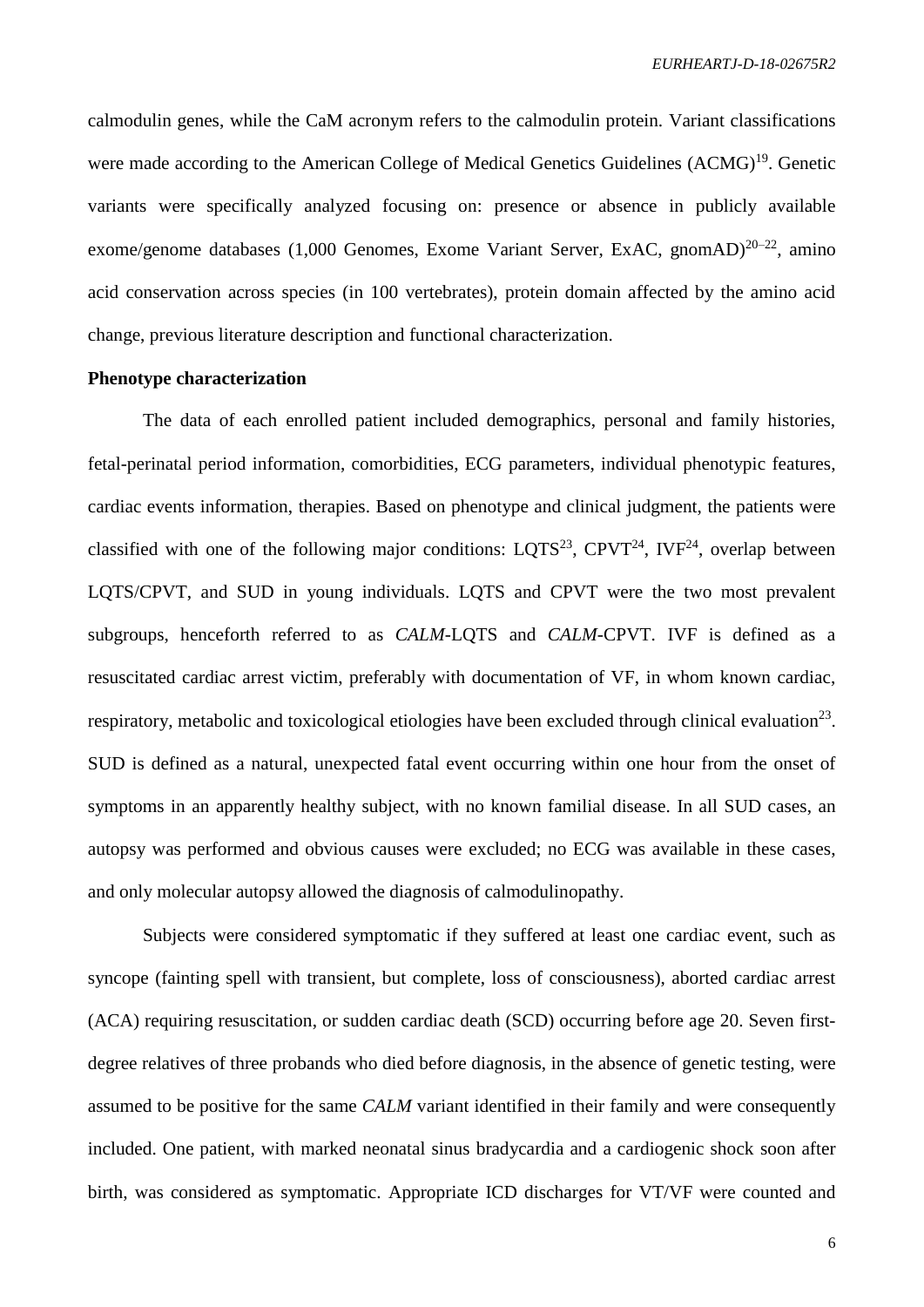considered together with ACA and SCD as major arrhythmic events (MAEs). A perinatal presentation was defined as the occurrence of symptoms in the period ranging from approximately the  $28<sup>th</sup>$  week of gestation to the  $28<sup>th</sup>$  day after birth.

# **Statistical analysis**

Continuous data are presented as mean and standard deviation (SD) or as median and interquartile range (IQR,  $25<sup>th</sup> - 75<sup>th</sup>$  percentile), and analyzed with the Student t test or with the Mann-Whitney test. Categorical variables were presented as absolute (n) and relative frequencies (%), and compared among phenotype groups with the Fisher exact test or  $\gamma$ 2 test as appropriate. Event-free survival is described by Kaplan-Meier cumulative estimates, with the comparison between subgroups performed by the log-rank test. Two-sided p-values <0.05 were considered statistically significant. SPSS Statistics version 23 (IBM Co, Armonk, NY) was used for computation.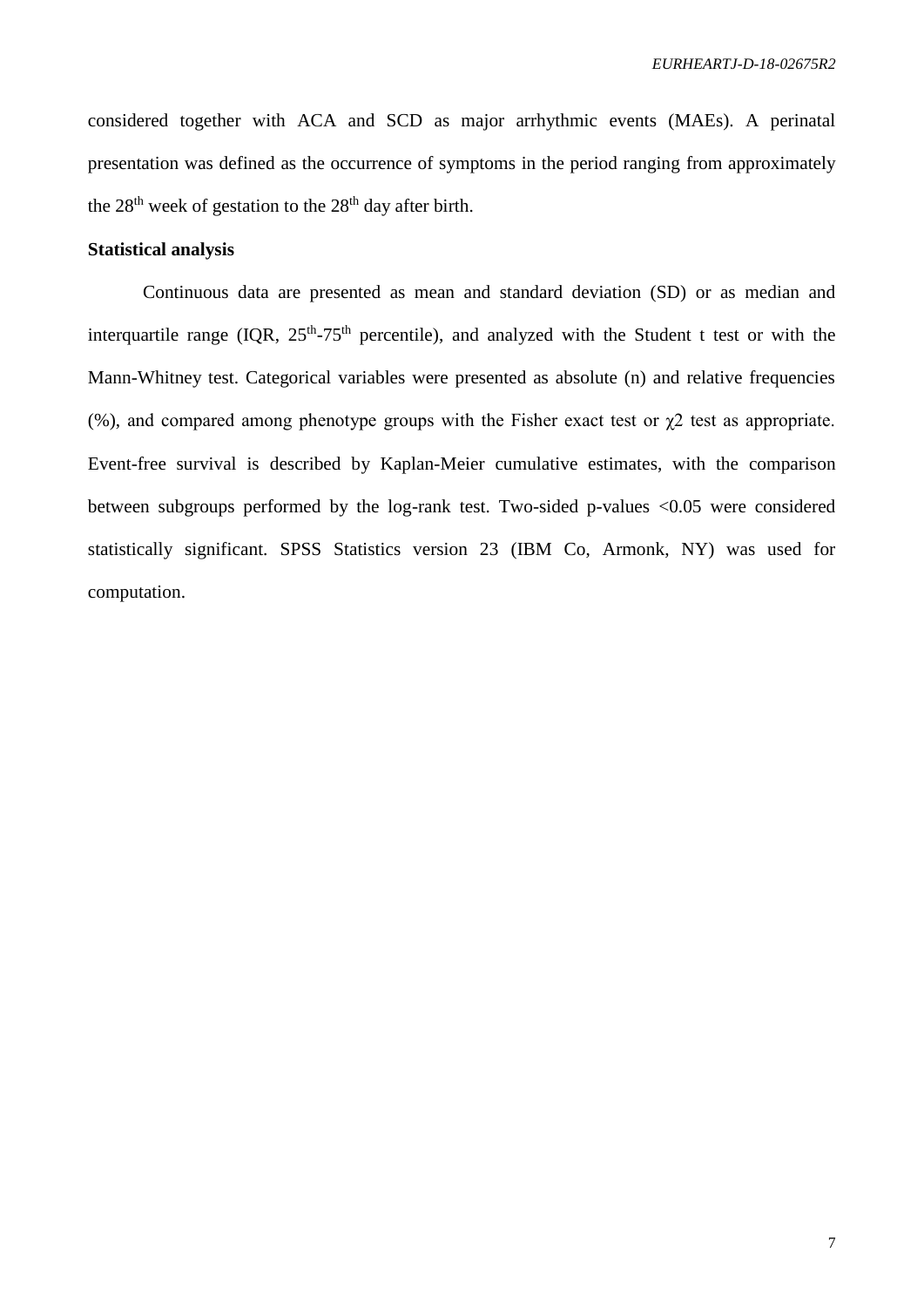#### **RESULTS**

# **Registry population**

The ICalmR has enrolled 74 subjects with a pathogenic or likely pathogenic variant in either *CALM1*, *CALM2*, or *CALM3* from 51 different families.

# *Genetic features*

Thirty-five single nucleotide substitutions leading to 28 distinct amino acid changes were identified in the 74 *CALM-*positive patients (36 *CALM1*, 23 *CALM2* and 15 *CALM3* patients) included in the Registry. Among these 35 variants, 11 (31%) were in *CALM1*, 16 (46%) in *CALM2* and 8 (23%) in *CALM3.* These genetic variants are schematically depicted in **Figure 1** and summarized in **Supplemental Table 1**. They constitute a homogeneous group of missense variants with recurrent and similar features. Specifically, amino acid changes always involved highly conserved residues (degree of conservation among 100 vertebrates ≥99%), all were classified as pathogenic/likely pathogenic<sup>19</sup> and none were present in publicly available exome/genome databases including more than  $140,000$  individuals (accessed September  $2018)^{20-22}$ .

The majority of variants affected amino acid residues in the EF-hand  $Ca^{2+}$  binding loop III and IV [28/35 nucleotide substitutions (80%)], and most of them affected one of the four amino acid residues principally involved in  $Ca^{2+}$  binding (Asp, Asp, Asp/Asn and Glu, at positions 1, 3, 5 and 12, respectively, from the beginning of each 12-residue loop) [25/28 nucleotide substitutions (89%)]. Interestingly, while most of the variants were unique by type and gene location, 9 were present in more than one index case and among these, 3 (p.Asn98Ser, p.Asp130Gly and p.Phe142Leu) appeared to be relative hot-spots, identified in 10, 5, and 4 families, respectively. Of note, while p.Asp130Gly and p.Phe142Leu were always associated with the LQTS phenotype, the p.Asn98Ser had phenotypic variability, including LQTS, CPVT, IVF and SUD. Despite the relatively small numbers of cases, a significant association (p=0.001) was observed between location of mutation and phenotype (**Supplemental Figure 1**). Indeed, a pathogenic variant in EFhand IV was found in the majority (17/32, 53%) of CALM-LQTS index cases but in only 1 of the 9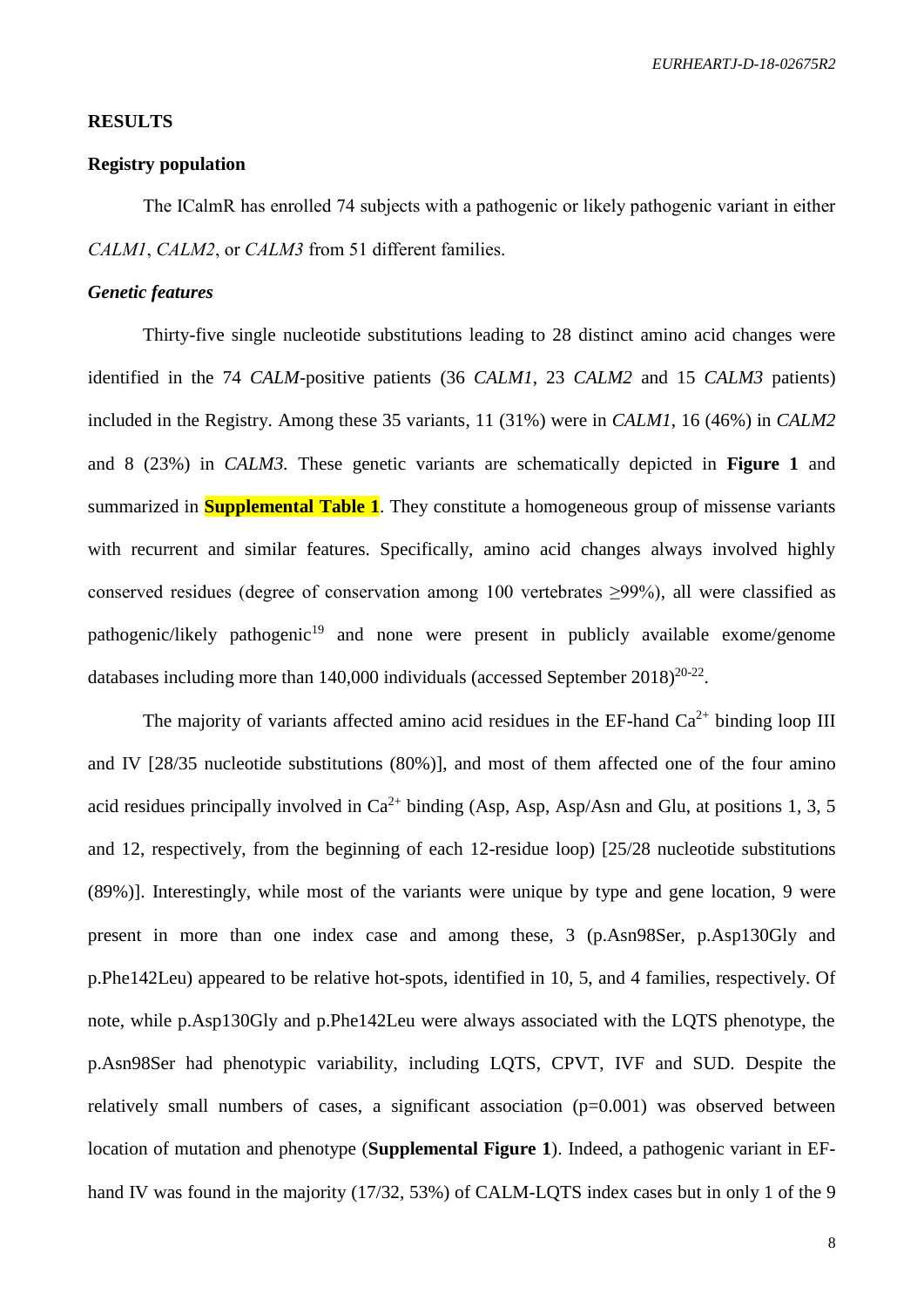*CALM*-CPVTs (11%). Conversely, variants identified in CALM-CPVT index cases were mostly located either in EF-hand III ( $n=5$ , 56%), or in the inter-EF hand I-II linker ( $n=3$ , 33 %).

In 27/29 (93%) CALM-LQTS and in 7/9 CALM-CPVT (78%) patients whose family members were genetically screened, the culprit variant was *de novo*. In the remaining two CALM-LQTS cases and in one IVF case, germline mosaicism was present in one of the parents.

Interrogation of the gnomAD database<sup>22</sup> (September 2018) for variants in the three main transcripts of the calmodulin genes revealed a much lower than expected number of missense and loss-of-function variants, indicating that the *CALM* genes are intolerant to such variations, while they result more tolerant to synonymous variation, as indicated by the relative constraint metrics (i.e. statistics based on observed/expected variant comparisons). Among the exonic nonsynonymous variants reported in the gnomAD datasets  $(n=29)^{22}$ , 21 were located outside the EF-hand domains, and none of the remaining 8 involved the principal  $Ca^{2+}$  binding residues. Therefore, the presence of genetic variants within the EF-hands differs significantly between index cases of the Registry and the general population (80% vs  $28\%$ , p<0.0001). The different location of variants in our cases and in the general population is shown in **Figure 1**.

# *General Clinical features*

The clinical characteristics of the study population [51% males, median age 9.0 years (IQR 4.5-15.0)] are summarized in **Table 1**. The ethnic-geographic background was heterogeneous with 55% of subjects having European ancestry. Most patients (n=64, 86.5%) were symptomatic and, by age 5, 50% had already experienced an arrhythmic event (**Figure 2A**). Males had a significantly higher probability of becoming symptomatic than females (p=0.02; **Figure 2B**). Triggers of cardiac events were adrenergic stimuli in 81% of patients, irrespective of the phenotype and mostly (62%) associated with exertion. MAEs (ACA, SCD/SUD, ICD appropriate discharges) occurred in 50 (68%) subjects at a median age at first event of 5.0 years (IQR 2.0-10.0). Twenty (27%) had SCD at a mean age of 5.7±4.6 years [median 4.8, IQR (1.6-9.8)]. As shown in **Figure 2C**, the 2-, 5-, and 10-year cumulative survival was 88%, 84% and 73%, respectively. Three children with CALM-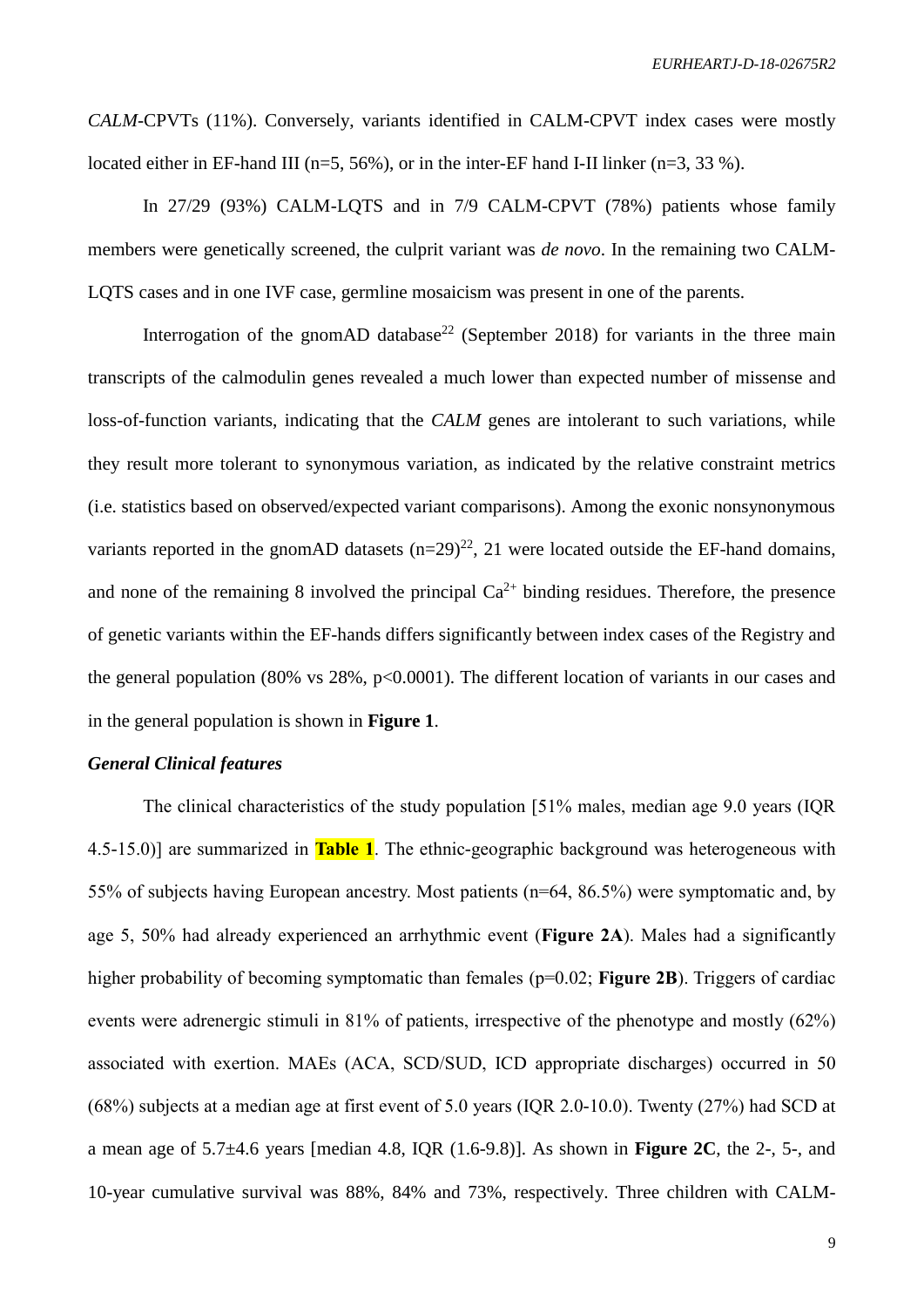LQTS diagnosed in the neonatal period died a non-arrhythmic death, at 8 days, 6 months, and 5 years, due to ICD implant complications, heart failure and infection post-cardiac surgery, and hypoglycemia, respectively.

The two most prevalent phenotypes were LOTS ( $n=36$ ) and CPVT ( $n=21$ ), observed in 77% of the entire study population (**Table 2**).

# *CALM-LQTS*

The thirty-six *CALM*-LQTS patients (49% of total cohort) exhibited an extremely prolonged mean QTc (594±73 ms) and a high prevalence (78%) of life-threatening arrhythmias occurring very early in life. There were 10 SCD, mostly before age 3. In addition to the marked QT interval prolongation, a typical repolarization morphology, characterized by a late onset peaked T wave, was observed in 19/23 (83%) *CALM-*LQTS patients. This ECG pattern resembles that of LQT3 and Timothy Syndrome (**Supplemental Figure 2**). However, at variance with LQT3<sup>25</sup>, only in 1 of the 6 *CALM-*LQTS cases acute oral mexiletine significantly shortened QTc. The onset of spontaneous major arrhythmias was recorded only in 7 cases: it was always an abrupt onset of VF while a pausedependent TdP was never observed (**Figure 3C**). In 58% of *CALM*-LQTS patients there was a perinatal presentation, consisting in a variable combination of striking QT prolongation (QTc 628±62 ms), sinus bradycardia, 2:1 atrioventricular block (AVB) (**Figure 3A**), T wave alternans<sup>25</sup> (**Figure 3B)**, and/or MAEs **(Figure 3C).** This early onset was almost exclusive of the LQTS phenotype (91%) (**Supplemental Table 2).** Among *CALM*-LQTS patients, 13 (41%) also had cardiac structural abnormalities (**Table 3**, **Supplemental Table 3**).

# *CALM- CPVT*

All 21 *CALM-*CPVT patients (13 from a single large family) were symptomatic for adrenergically-induced cardiac events (10 with MAEs) starting in childhood, with CPVT-like features of stress test-induced ventricular ectopies, ranging from isolated PVCs to NSVT and VT/VF (**Supplemental Figure 3**). Ectopic beats were most often reported as polymorphic and rarely and inconsistently as truly bidirectional. Only 1 patient showed perinatal onset with severe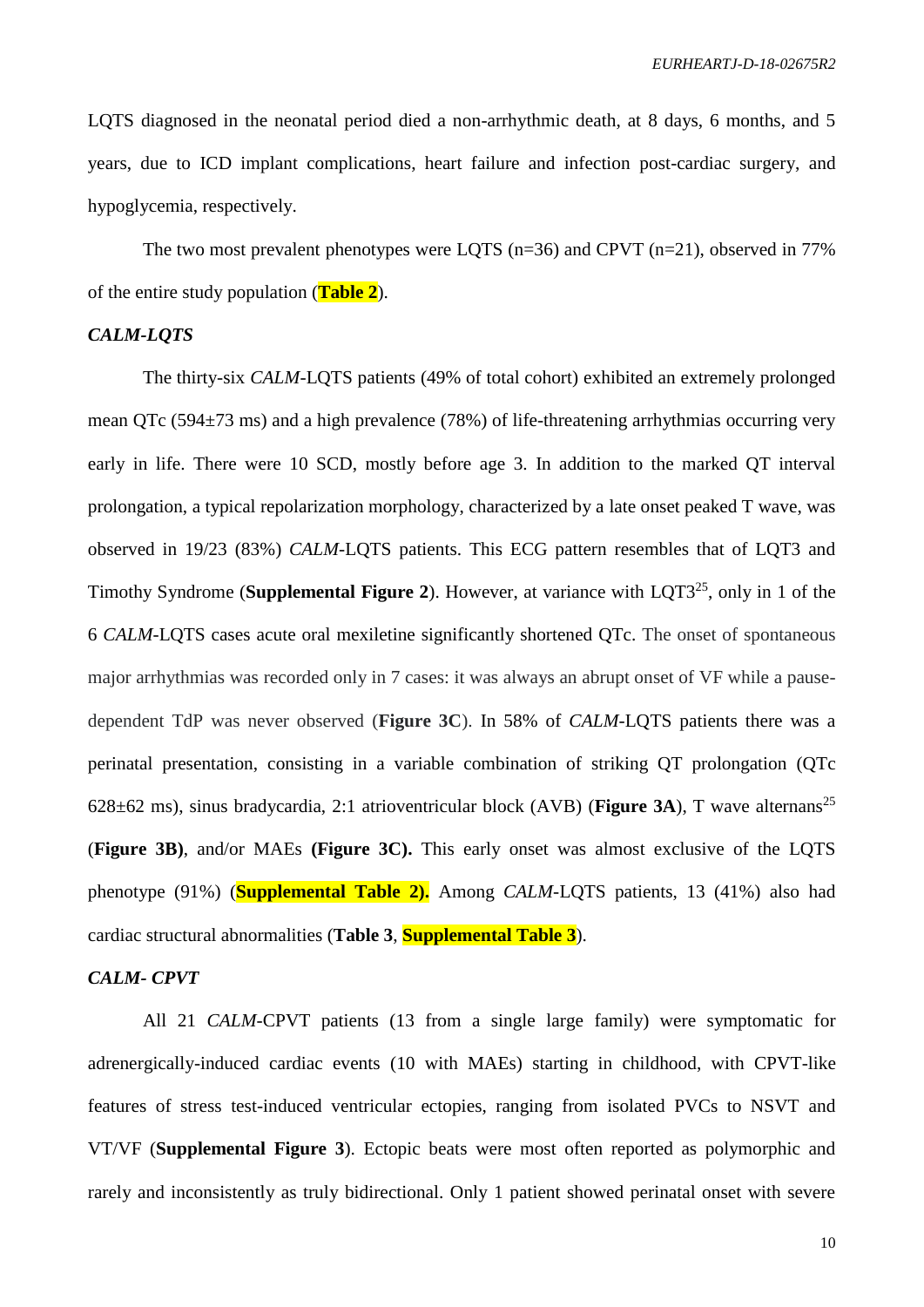fetal bradycardia ≤90 bpm at 28 weeks gestational age (**Supplemental Table 2**). In comparison with *CALM*-LOTS, *CALM*-CPVT patients were older at onset (median age 6 vs 1.5 years, p=0.005) and had fewer MAEs (48% vs 78%, p=0.04), with sudden death occurring in 14% of them (**Table 2**). Two unrelated subjects, with the same *CALM* mutation, had a patent ductus arteriosus (PDA) as associated cardiac abnormality (**Supplemental Table 3**). In 6 of the 8 available baseline ECGs, a prominent U wave was observed in few precordial leads, with a repolarization pattern similar to what observed in Andersen-Tawil Syndrome<sup>26</sup> (**Supplemental Figure 4**).

#### *Other phenotypes*

The other phenotypes observed in association to *CALM* mutations were IVF (n=7), SUD  $(n=4)$ , overlap CPVT/LQTS  $(n=3)$  and an atypical cardio-neurological phenotype  $(n=1)$ . Only 2 subjects, part of an IVF family, remain completely asymptomatic at age 14 and 60, and with a normal ECG. SUD, IVF (**Supplemental Figure 5**), and overlapping phenotypes frequently show adrenergically-induced ventricular arrhythmias and cardiac events. One patient, with a borderline QTc and peaked T waves, had recurrent neurologically-mediated seizures since age 3; cardiac events concomitant with seizures were excluded by an implantable loop recorder.

# **Neurological features in CALM***-***positive subjects**

For 13 subjects, most with an LQTS phenotype (n=10) and a *CALM1* mutation (n=9), a mild-to-severe neurological impairment was reported, including seizures, development delay, motor and/or cognitive disability. In 7 young patients, the neurologic deficits were observed following ACA and therefore these deficits are likely post-anoxic sequelae; six of them improved gradually during follow-up. In the 6 remaining patients, neurological features were unrelated to cardiac arrests and ranged from mental retardation and developmental delay to recurrent seizures and autism.

## **Treatment and outcome**

Data on therapy were known for 69 of the 74 patients **(Table 1)**; for 5 patients that originated from published literature, precise information on therapy was unavailable and could not be retrieved. Thirteen were never treated, 54 (78%) were treated with β-blockers, 21 (30%) with a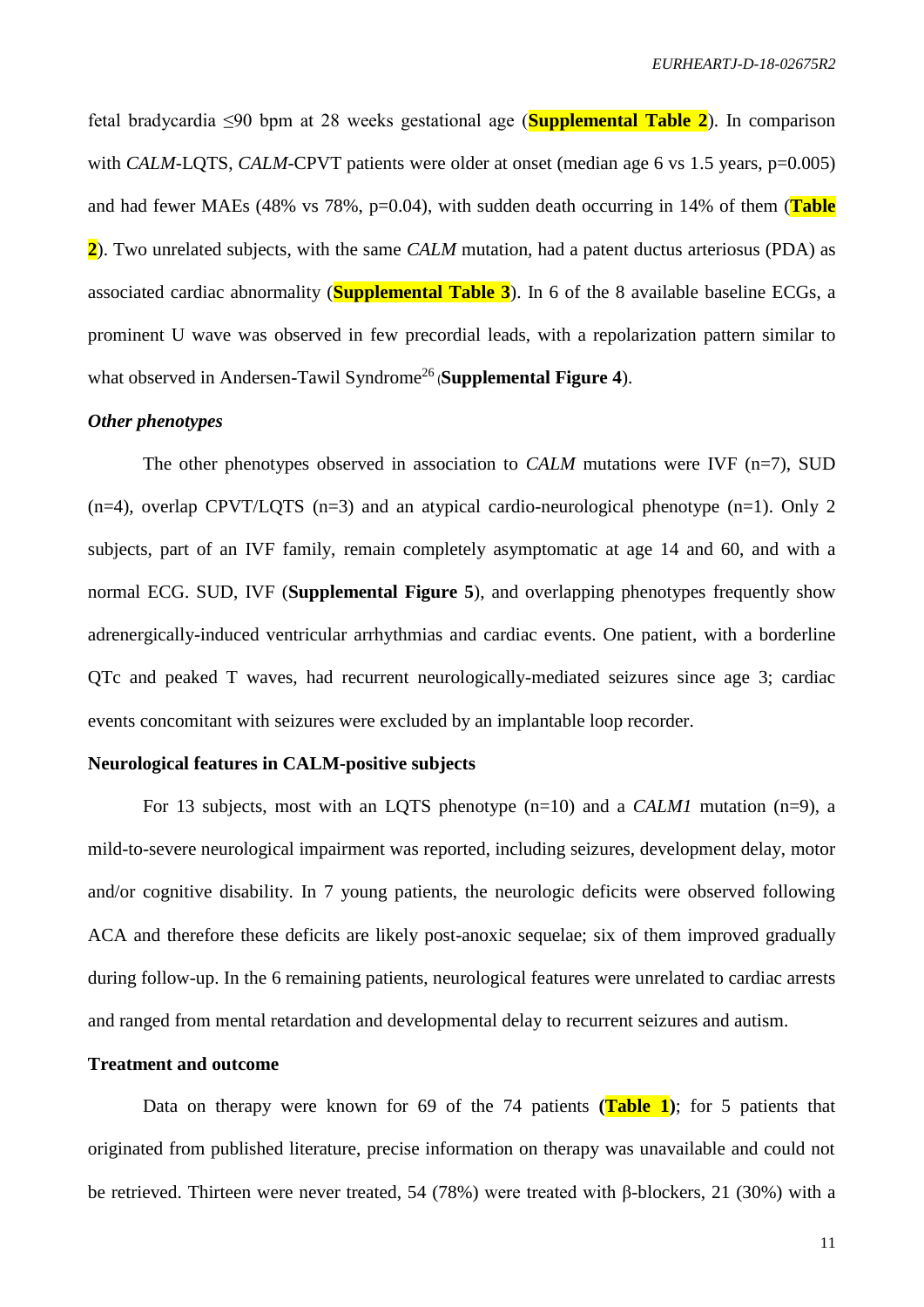sodium channel blocker (mexiletine, flecainide, or ranolazine), 3 patients received verapamil, 1 nicorandil, and 4 (6%) underwent left cardiac sympathetic denervation (LCSD). In addition to 2 implantable loop recorders (ILR), 32 patients (46%) received a therapeutic device [(pacemaker, PM, n=7), ICD (n=25)] with a median age at first implant of 2 year (IQR 0-9.5).

In the two larger phenotypic groups (*CALM*-LQTS and *CALM*-CPVT), therapeutic attempts largely met with failure, as suggested by a global 56% prevalence of patients with cardiac events recurring despite β-blockers, sodium channel blockers, other antiarrhythmics, and LCSD. All these patients (n=45) with available data on treatment received β-blockers, either alone (n=15) or in combination with other therapies (n=30), either as concomitant or subsequent therapeutic attempts (**Table 2**). Over a median 5-year follow-up on therapy, at least one breakthrough event occurred in 25 (20 *CALM*-LQTS, 5 *CALM*-CPVT) of these 45 patients (56%), including 8 SCD (7 in *CALM*-LQTS.) Four subjects underwent LCSD, followed once by right cardiac sympathetic denervation; arrhythmias recurred in all 3 CALM-LQTS patients undergoing denervation surgery and with an adequate follow-up; however, they are all still alive. Twelve of the 26 patients with a device (7 PM, 19 ICD) were implanted in the first year of life (**Table 2**). During a median post-ICD observation time of 5 (IQR 3-9) years, 10 *CALM-*LQTS and 3 *CALM*-CPVT patients received at least one appropriate ICD shock (range 1-14 shocks). The effect of mexiletine could be assessed in 11 CALM-LQTS patients, and among them arrhythmia suppression was reported in 4 (36%). The only CALM-CPVT patient who received mexiletine together with β-blockers became asymptomatic. Verapamil was used in 3 patients but was discontinued in 2 because of VF recurrences  $(n=1)$  or intolerance (n=1).

#### **DISCUSSION**

The present report provides the first comprehensive assessment of what is currently known regarding the clinical manifestations of pathogenic and likely pathogenic variants in the genes encoding calmodulin. Only very recently has it become evident that genetic perturbations in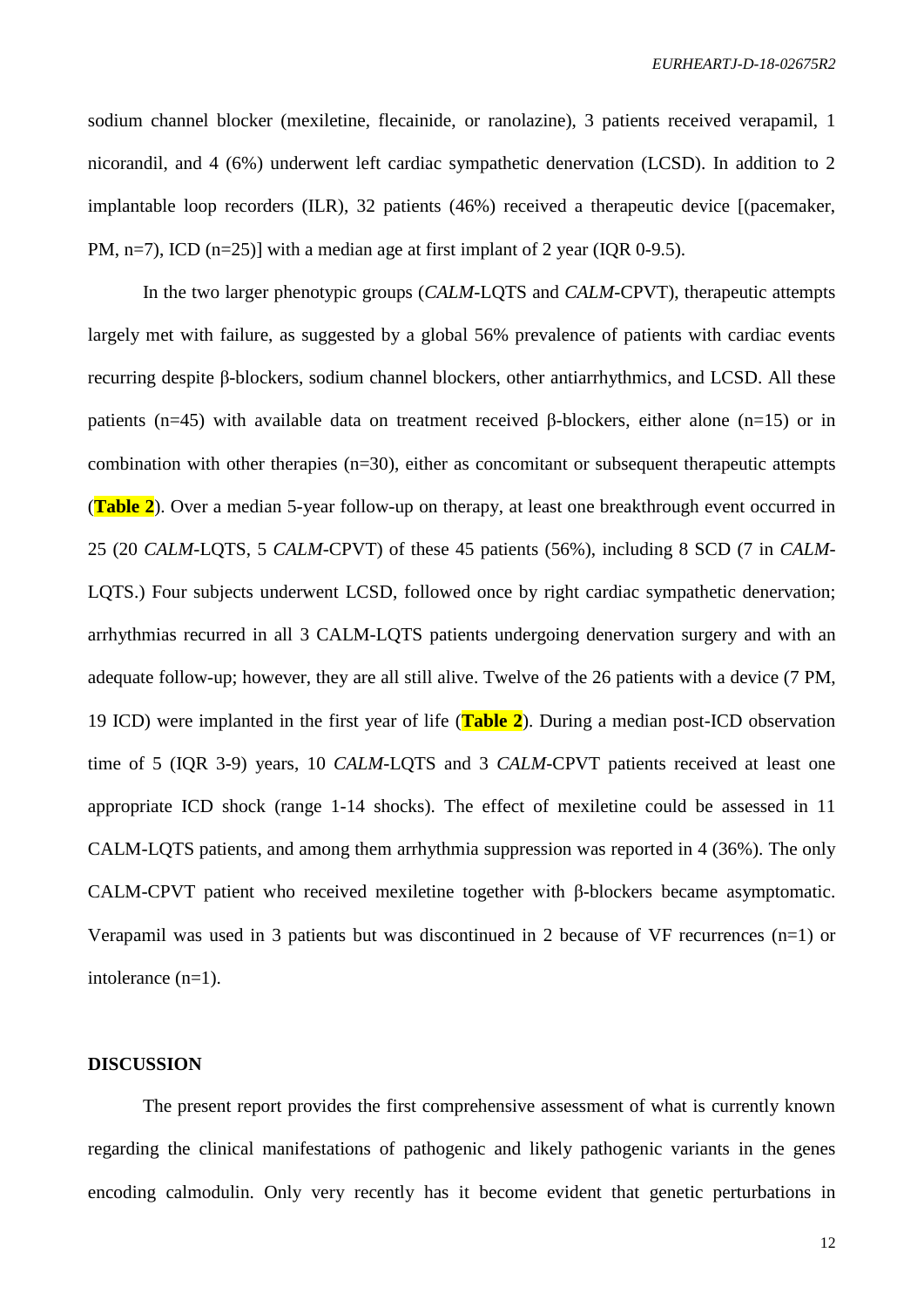*CALM1, CALM2,* and *CALM3* are associated with the occurrence of life-threatening cardiac arrhythmias during infancy or early in childhood<sup>1</sup>. The availability of a mere handful of anecdotal reports of what are now referred to as calmodulinopathies has limited the understanding of the natural history, clinical diagnostic features, and clues for effective management of this rare and quite severe syndrome.

As it was done 40 years ago for  $LQTS^{15-17}$ , the creation of an International Calmodulinopathy Registry including most cases of this rare but potentially lethal syndrome appeared the best way to address these pressing clinical questions and to provide the critical mass of data needed to draw meaningful conclusions. This was accomplished by establishing the International Calmodulinopathy Registry. Here, we report the first findings and discuss their implications.

Calmodulin is a ubiquitously expressed protein. In the heart, CaM is a critical modulator of several ion channels such as the L-type calcium channel, the sodium channel, different potassium channels, and the ryanodine receptor<sup>27</sup>. Unique to biology, and underscoring its importance, the entire amino acid identity of the CaM protein is derived from the transcription/translation of three distinct *CALM* genes residing on three different chromosomes. In addition, the CaM protein sequence is extraordinarily conserved across vertebrates and highly across all eukaryotes<sup>28</sup>. Only recently pathogenic variants involving these three calmodulin genes (*CALM1, CALM2, CALM3*), have been identified and associated to severe forms of  $LQTS<sup>1</sup>$ ,  $CPVT<sup>2</sup>$ ,  $IVF<sup>3</sup>$ , and  $SUD<sup>9</sup>$ .

## **Distinct clinical features of calmodulinopathy**

LQTS is the most common and most malignant arrhythmogenic phenotype associated to disease-causative variants in the *CALM* genes. In 58% of the cases, a perinatal presentation with a mean QTc  $>600$  ms, 2:1 functional AV block, T-wave alternans<sup>25</sup>, and /or MAEs was observed. These were all heterozygous missense variants, mainly *de novo,* which is not surprising given their malignancy; much less frequently they were inherited from an unaffected parent with germline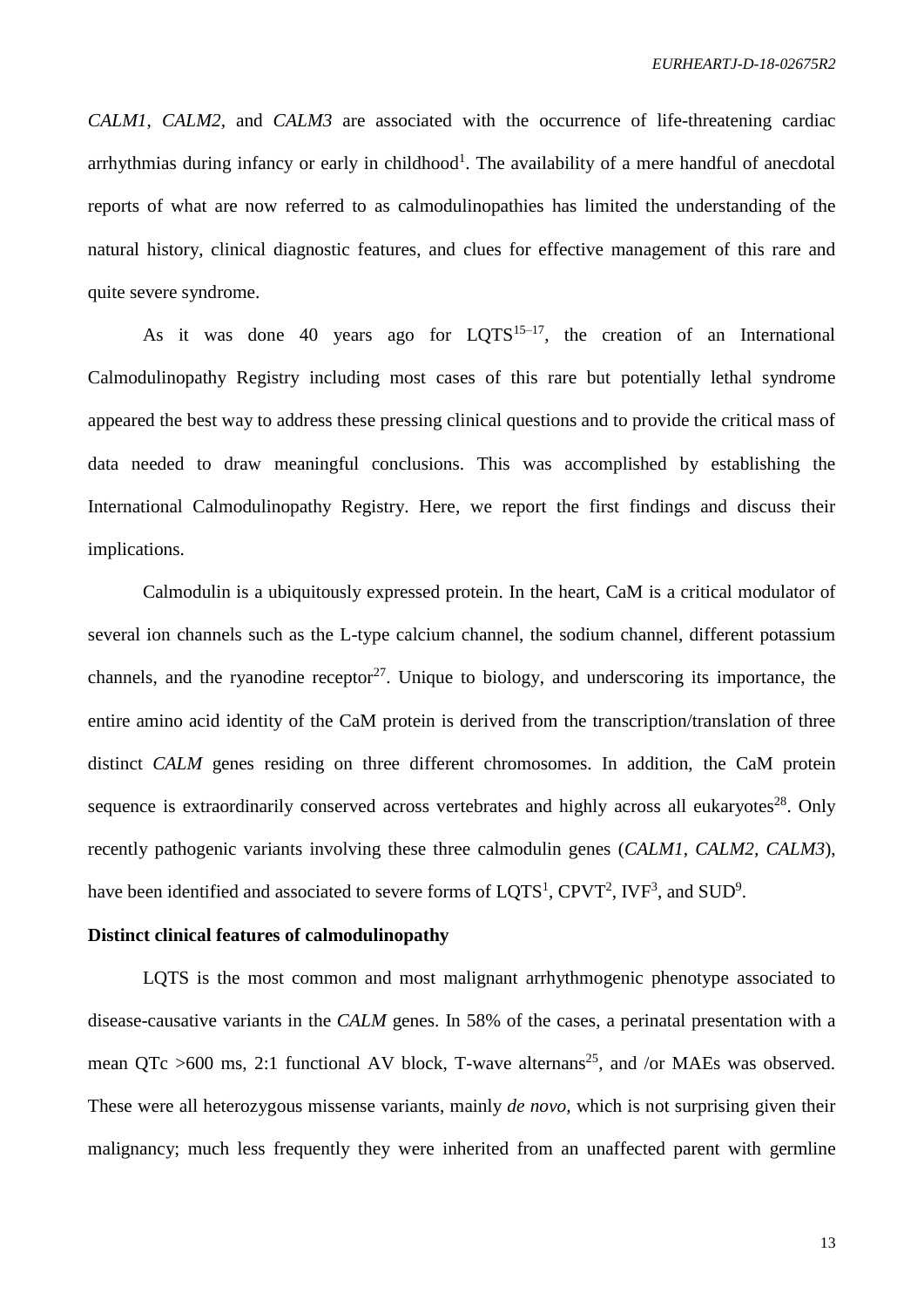mosaicism. LQTS-associated mutations were most often located in calcium binding sites at EFhands III and IV, with a few recurrent variants (p. Asn98Ser, p.Asp130Gly and p. Phe142Leu).

The clinical manifestations were strikingly similar independently of the ethnicities represented in our cohort. The functional effect of these CaM perturbations is probably so strong to override any influence on the phenotype by the genetic background. In addition to the severe phenotype and the early occurrence of clinical manifestations, *CALM*-LQTS had some specific features. The trigger of cardiac events was mainly adrenergic stimulation, and when the onset of the arrhythmias was recorded, a rapid ventricular tachycardia, not preceded by a pause and quickly degenerating into ventricular fibrillation, was observed.

A distinctive feature of *CALM*-LQTS was an ECG pattern characterized by a late onset peaked T wave, resembling the ECG features observed in Timothy Syndrome and in LQT3. However, at variance with  $LOT3^{24}$ , mexiletine did not shorten the OTc in most calmodulin cases despite reducing arrhythmic events in almost 40% of the patients. There were some similarities between *CALM*-LQTS and Timothy Syndrome (TS), the other calcium-related variant of LQTS<sup>29</sup>, such as the presence of cardiac structural abnormalities and/or neurological features and hypoglycaemia as a possible cause of death $30$ .

CPVT is the second most represented calmodulinopathy phenotype. Here too, the diseasecausative variants were heterozygous missense variants, occurring in any of the three *CALM* genes. At variance with *CALM*-LQTS, there were true familial cases of *CALM*-CPVT, although the majority of the probands (7/9, 78%) had *de novo* mutations. Symptoms were present in all affected subjects; however, compared to the LQTS phenotype, the clinical manifestations were somewhat less severe, with rare perinatal presentation and with fewer structural cardiac and neurological abnormalities. The baseline ECG is either completely normal or shows prominent U waves. In most cases the clinical manifestations were not completely typical of CPVT. Indeed, exercise and adrenergic stimulation induced ventricular ectopic beats, also polymorphic, but sometimes only isolated; bidirectional VTs was seldom reported.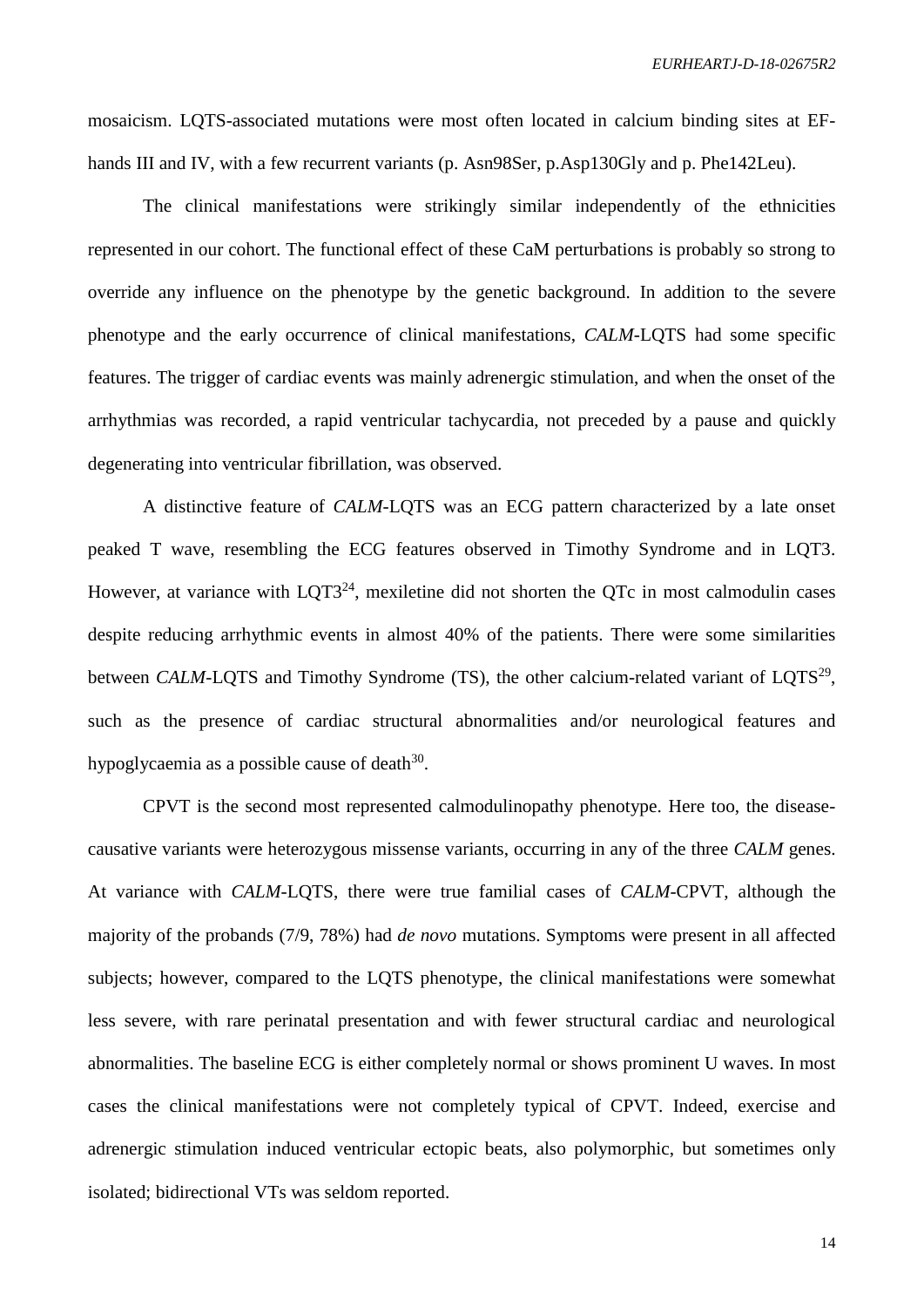Eighteen patients (27%) showed co-existing cardiac structural abnormalities, mostly represented by atrial and ventricular septal defects. As these are the most common congenital cardiac malformations, it is likely that early detection occurred as a result of the extensive diagnostic evaluation performed in these very young patients with a severe clinical phenotype. However, the prevalence of these cardiac malformations in calmodulinopathy is apparently not trivial, compared with their general prevalence of approximately  $1\%$  of live births<sup>31</sup>. These observations, along with the reported neurological and neurodevelopmental deficits, either subsequent or independent of prior cardiac arrest, raise the possibility that calmodulinopathy could be syndromic in a number of cases.

# **From genotype to phenotype**

Among the 25 distinct missense variants identified, 11 have been functionally characterized in different cellular settings (heterologous expression systems, mammalian ventricular myocytes, cardiomyocytes differentiated from human induced pluripotent stem cells, hiPSC-CMs) and are summarized in **Supplemental Table 4**. In our original description of CALM-LQTS<sup>1</sup>, we provided evidence that CaM mutations exhibited reduced  $Ca^{2+}$ -binding affinity and impaired  $Ca^{2+}$ -mediated signal transduction. Reduced  $Ca^{2+}$ -binding capacity was demonstrated for other LQTS-related CaM mutations<sup>4,6</sup>. The mechanism by which this leads to prolongation of action potential duration is an impairment of Ca<sup>2+</sup>-dependent inactivation (CDI) of the L-type Ca<sup>2+</sup> channel Cav1.2<sup>6,32</sup>, while the other ion channels regulated by CaM are less consistently affected.

Most functional studies thus far performed, attempted to assess CaM mutation effects in heterologous expression systems or mammalian cardiomyocytes. Although these experiments contributed to delineating the underlying calmodulinopathy mechanism, their results were significantly limited by not having employed a physiologically reliable experimental platform accounting for the native stoichiometric ratio of CaM. Since CaM is encoded by three different genes, i.e. six alleles, a single mutation of one allele implies that mutant CaM and wild-type CaMs co-exist in the cell in a 1:5 ratio.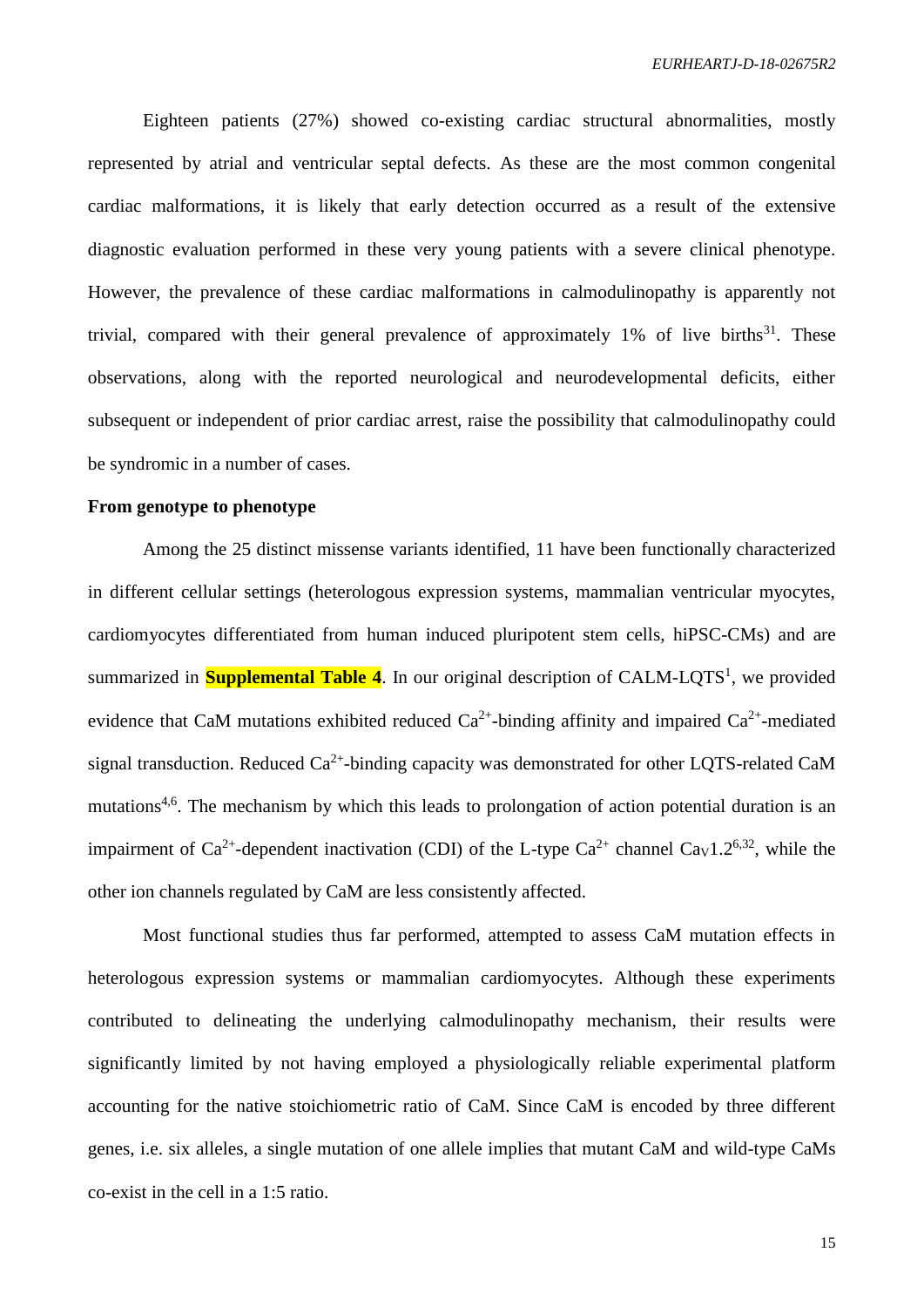To overcome this issue and to provide a deeper understanding of the effects conferred by CaM mutations in their native CM environment, we generated patient-specific induced pluripotent stem cells (iPSC) from skin fibroblasts of one of our patients with CALM-LQTS (p.Phe142Leu in  $CALMI$ <sup>1</sup> and differentiated them into  $CMS^3$  (iPSC-CMs). By performing extracellular field potential, membrane action potential, and intracellular  $Ca^{2+}$  measurements, we demonstrated a strong dominant-negative reduction in the CDI of Cay1.2, resulting in increased inward  $I_{CaL}$  and repolarization delay as the variant's predominant effect<sup>33</sup>. Similar results were obtained by two other independent studies using an iPSC-CM platform for calmodulinopathy modeling<sup>34,35,35</sup>.

CPVT-associated disease-causative *CALM* variants have been studied less extensively and never in the context of patient-derived iPSC-CMs; however, the major *in vitro* effect of these variants is a higher binding affinity for RyR2 producing a greater RyR2 channel open probability with spontaneous formation of  $Ca^{2+}$  waves<sup>10,32,36,37</sup>.

Overall, these studies have provided insights into the pathophysiological mechanisms underlying life-threatening arrhythmias in the context of calmodulinopathy.

At this time it is evident that no gene-specific phenotypic correlations can be made since mutations in all 3 *CALM* genes may give rise to different phenotypes. On the other hand, a few mutation-specific phenotypic correlations seem to emerge, such as the p.Asp130Gly and p.Phe142Leu mutations always associated with an LQTS phenotype. Another emerging correlation is that of mutation topology and phenotype. In fact, CALM-LQTS mutations seem to mainly affect amino acids residing in the  $Ca^{2+}$  binding loops (EF-hands III and IV). Functional characterization of several LQTS-associated CaM mutations has indeed shown that they mostly affect CaM's  $Ca^{2+}$ binding affinity, with a consequent impairment of the  $Ca^{2+}$ -dependent inactivation of the  $Ca^{2+}$ channel<sup>32-35,37–39</sup>. This is an established calmodulinopathy mechanism and is in accordance with the fact that the most frequently encountered phenotype across all mutations in all 3 genes is LQTS.

Conversely, CPVT-associated CaM mutations only occasionally involve amino acids directly responsible of  $Ca^{2+}$  binding. Their few functional studies suggest that they strengthen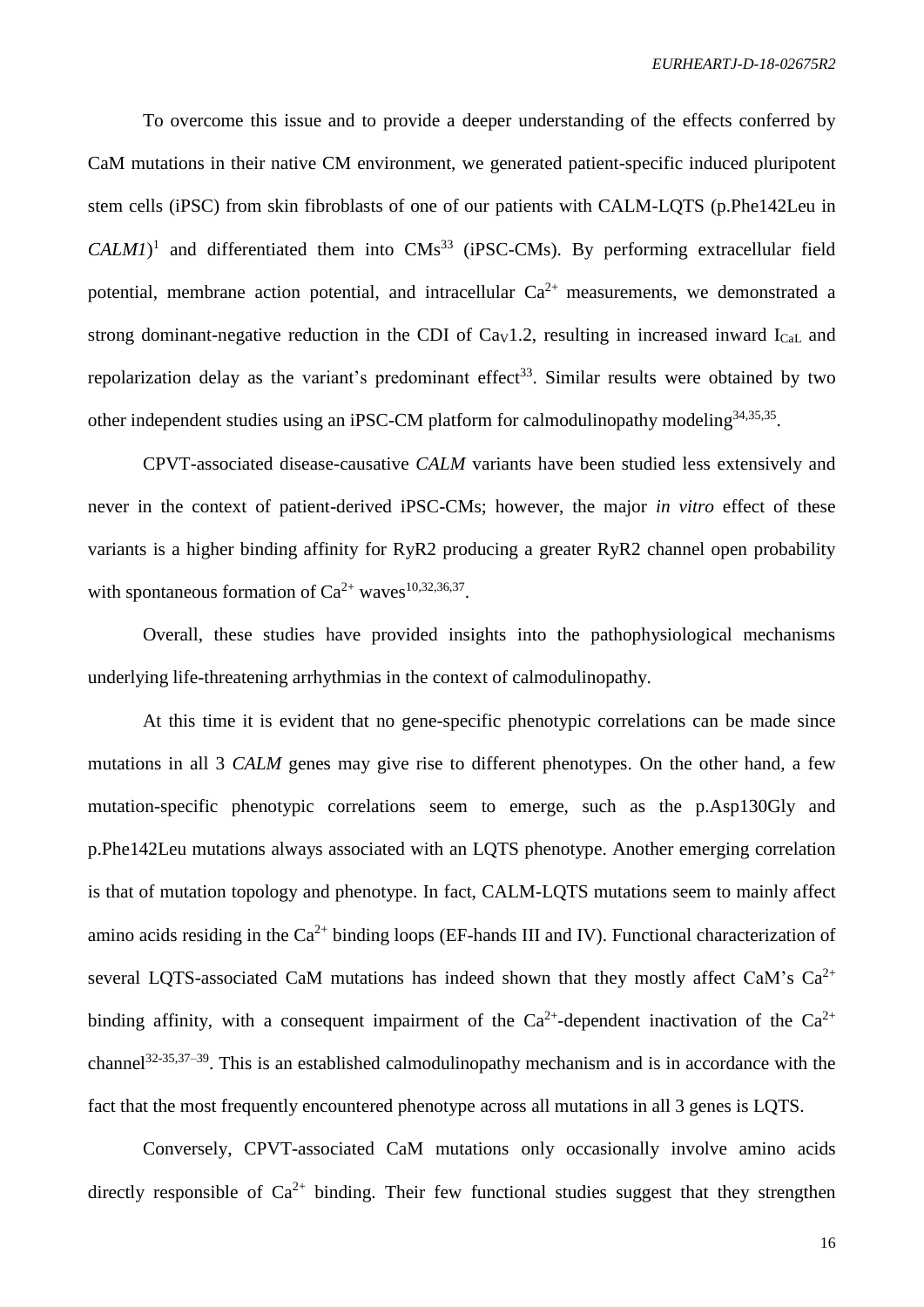CaM's affinity for the RyR2 channel, promoting its open conformation and increasing the frequency of  $Ca^{2+}$  waves.

The p.Asn98Ser variant, associated with both a CPVT and LQTS phenotype, has shown multiple effects *in vitro* as it leads to greater RyR2 single-channel open probability<sup>36</sup> as well as to impaired  $CDI^{34,37}$ , which fits with the two phenotypes observed *in vivo*. As with other arrhythmogenic diseases of genetic origin, only detailed functional studies on a case-by-case basis may explain how each specific mutation may give rise to more than one phenotype.

## **Management**

Despite the strength of the adrenergic triggers observed in both CALM-LQTS and CALM-CPVT, it is disappointing and rather surprising that anti-adrenergic strategies effectively used in conventional LQTS and CPVT (β-blocker therapy and LCSD) are inadequately protective for patients with calmodulinopathy<sup>23</sup>. Indeed, β-blocker therapy, the mainstay treatment for LQTS<sup>40</sup>, seems to offer modest benefit in controlling the life-threatening arrhythmias of calmodulinopathy. Mixed results were observed with the sodium channel blocker mexiletine, possibly because of a mutation-specific effect<sup>41</sup>.  $Ca^{2+}$  channel blockade may seem a rational therapeutic strategy in CALM-LQTS given that impaired CDI of Cav1.2 is a prominent underlying mechanism<sup>33-35</sup>. Unfortunately, at this time, the data available with verapamil are too limited to draw any conclusion<sup>1,42</sup>. As part of this largely negative picture, also LCSD, the other major pillar in  $LOTS<sup>40,43,44</sup>$  and  $CPVT<sup>45</sup>$  treatment, failed to prevent life-threatening arrhythmias in few CALM-LQTS patients.

Whether or not to implant an ICD in these young patients is a difficult decision, as exemplified by the following two cases. The decision not to implant an ICD in an asymptomatic infant, with a *CALM2* mutation and a QTc of 552 ms, resulted in his SCD due to documented VF at age of 20 months despite full dose β-blockade. By contrast, the decision to implant an ICD in a *CALM3* neonate contributed to his death due to device-related complications. These tragic examples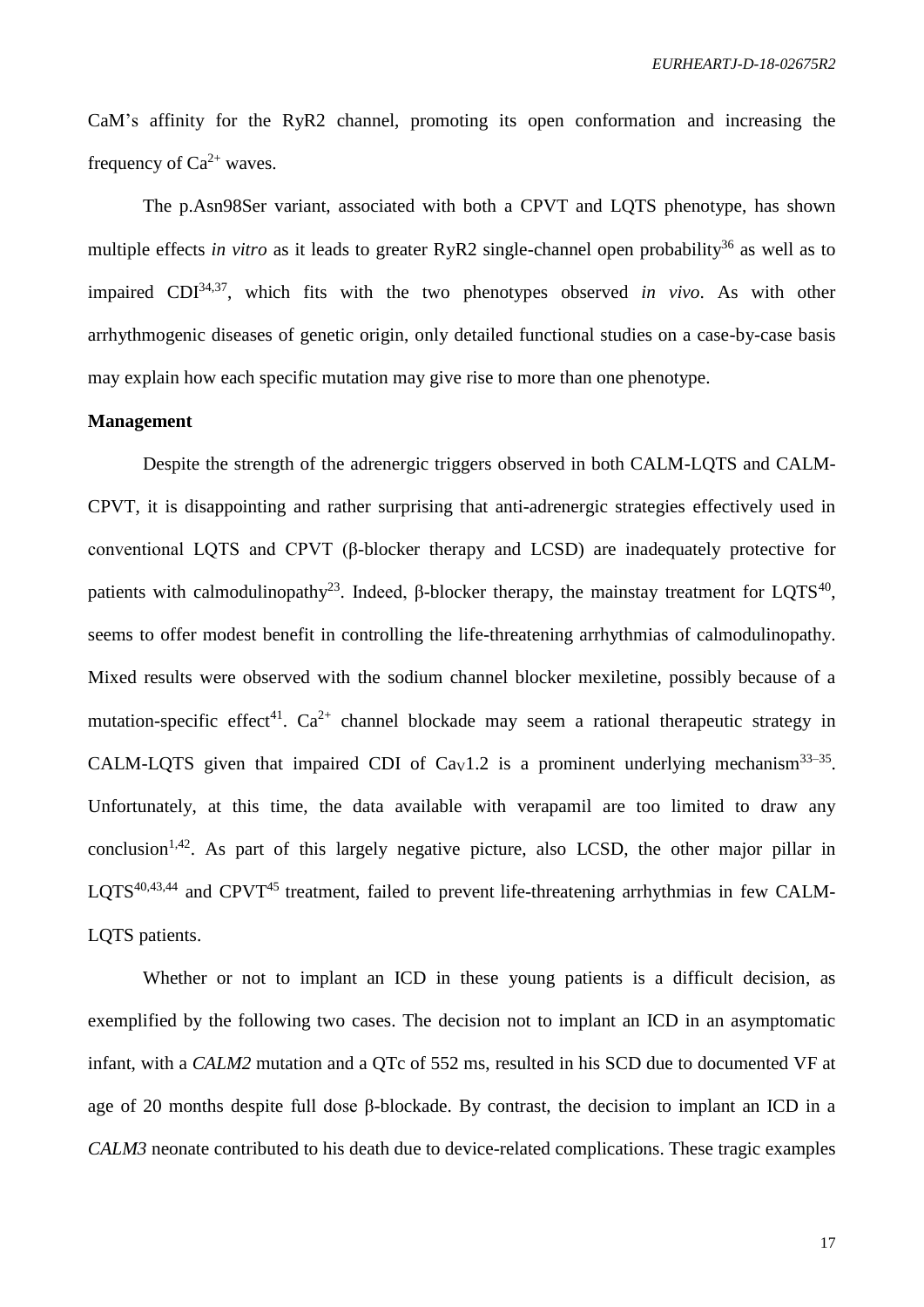highlight the urgent need to identify appropriate management strategies and therapies for lifethreatening calmodulinopathies $35$ .

Overall, it is difficult to provide more granular information on response to therapy because in most cases, given the lack of protection and the dramatic situations with these small children, one therapy was added or substituted to another in relatively rapid sequence which makes hazardous to provide an accurate and non-misleading picture. Not infrequently, therapies followed by early recurrences were associated subsequently with a stabilization of the condition. This is why we regard as more correct to provide our overall sense of the therapeutic outcome as we have gathered from the detailed series of events in the individual cases. Indeed, the Registry data do not as yet allow the identification of a promising approach to an effective clinical management. What appear as legitimate conclusions are that:1) monotherapy with β-blockers is usually insufficient; 2) combination therapy with β–blockers, sodium channel blockers and LCSD may not be sufficient, particularly in CALM-LQTS with perinatal presentation; and 3) ICDs are probably necessary in most patients but, in the very young ones, they represent a double-edged sword and the appropriate time for implantation should be carefully balanced considering symptoms and age. Only for truly desperate cases, cardiac transplantation could be considered as a last resort treatment option<sup>46</sup>.

# **LIMITATIONS**

All Registry data on rare and life-threatening conditions unavoidably suffer from the same limitation: namely, that despite careful and systematic collection of all possible information, the very nature of the individual management of these high risk children usually results in a series, even large, of anecdotal cases. This complicates the attempt to generalize the results, as it would be necessary and it is why we thought more correct to provide our gestalt view. More granular data, greater numbers, and longer follow-up will be necessary to define the efficacy of specific therapies or of their combination.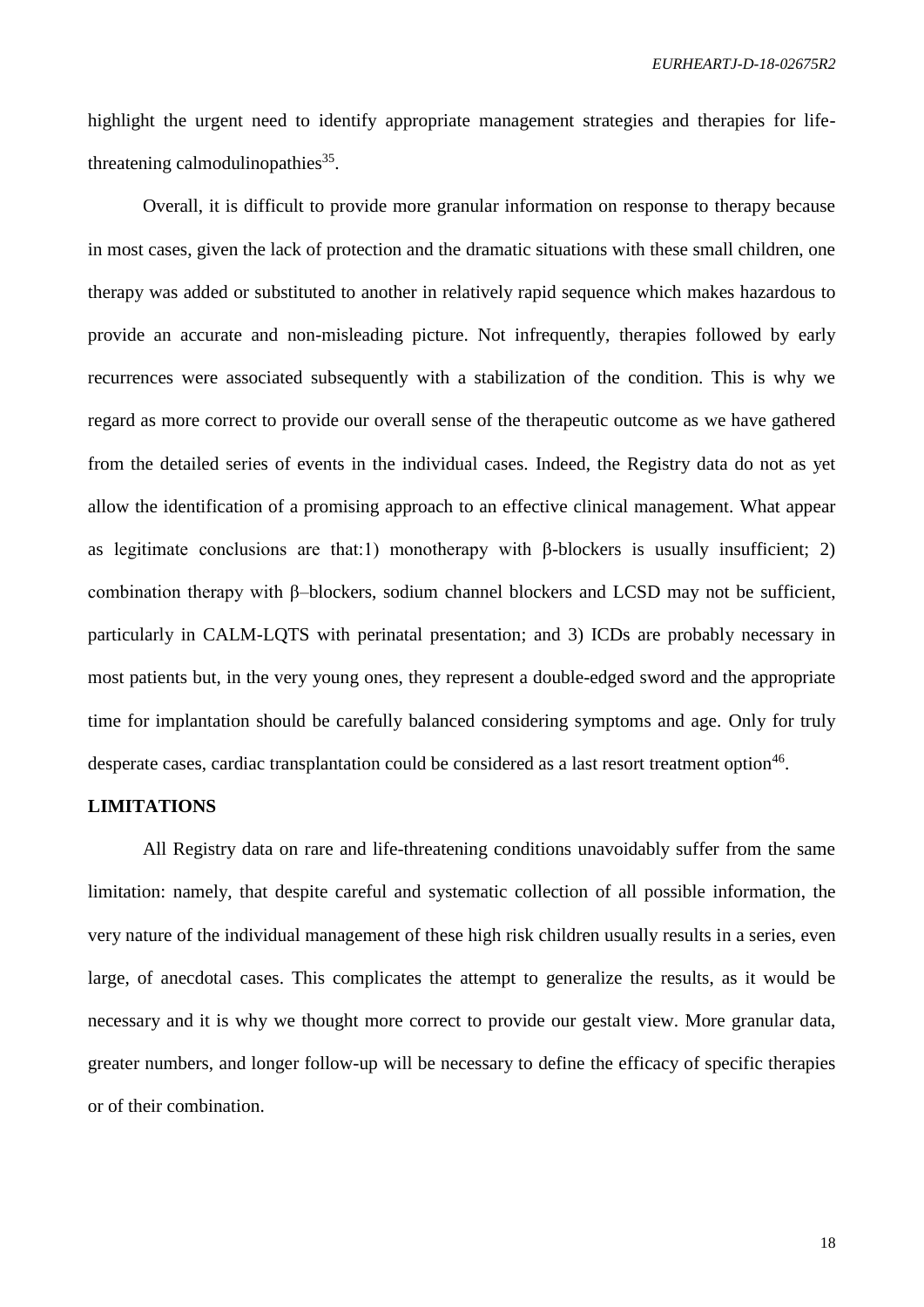# **CONCLUSION**

This first report from the International Calmodulinopathy Registry provides novel information on the natural history and clinical presentation of these life threatening disorders. The presence of distinct genotype-phenotype correlations is beginning to emerge. As to the response to the conventional therapies used for LQTS and CPVT, the current data are not encouraging but a longer follow-up is necessary. The future inclusion in the Registry of many more cases will provide more insights and better guidance for the best management of these patients.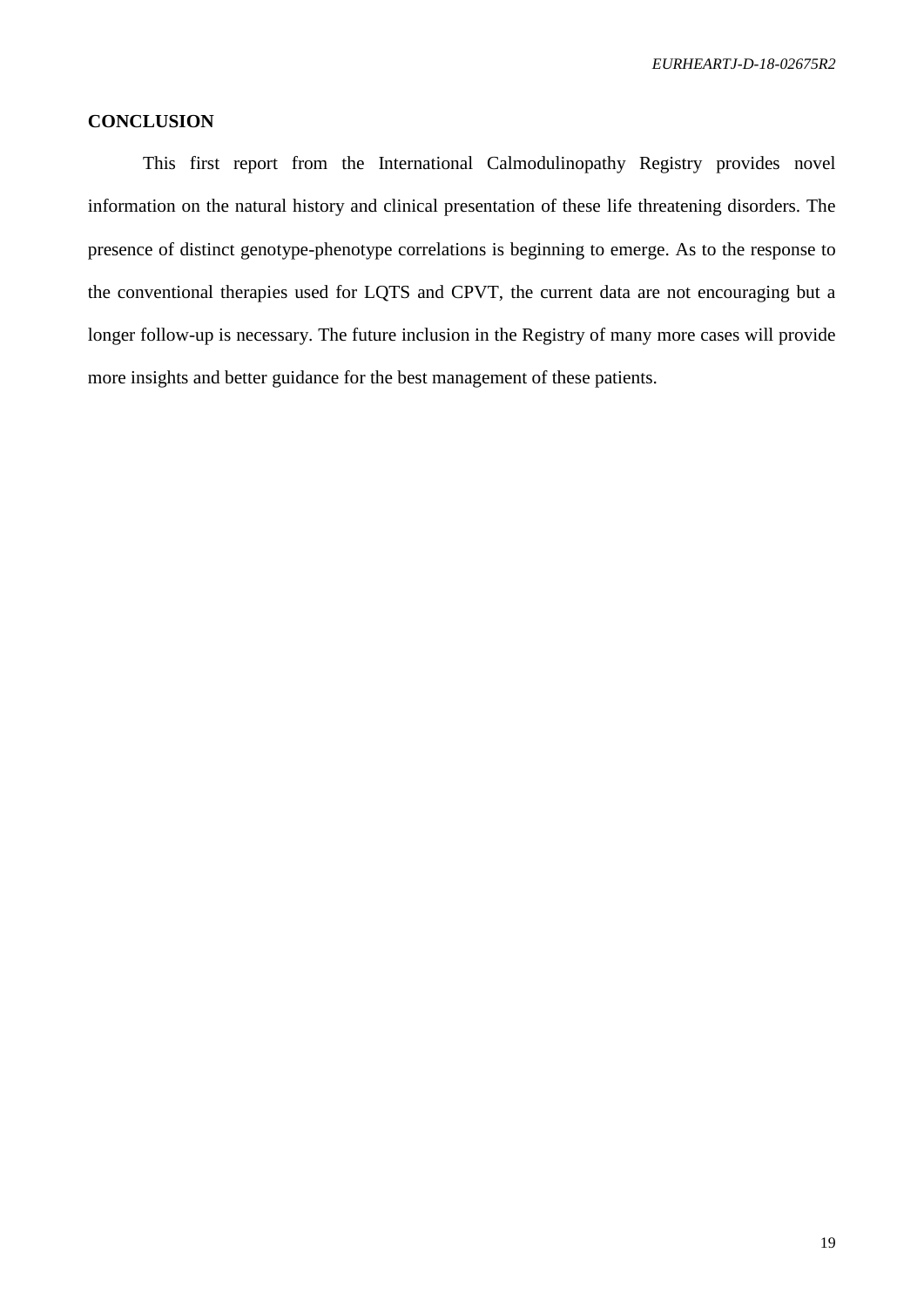## **ACKNOWLEDGMENTS**

We wish to thank Drs. Mette Nyegaard, Bettina Cuneo and Kristina Haugaa for their collaboration and Pinuccia De Tomasi for expert editorial support. A special thanks to all the families represented in this Registry.

## **FUNDING**

Z.A.B. was funded by a grant (nr. 29283) from Swiss Heart Foundation C.R.B. and A.A.M.W. acknowledge the support from the Dutch Heart Foundation (CVON PREDICT project). L.C. acknowledge the support of 2017-ATE-0082 funding. The Registry has been partially funded by the ERN GUARD-Heart. Partial funding for this work was provided by NIH grant HL083374 (A.L.G., P.J.S., L.C.). D.J.T. and M.J.A. acknowledge the support from the Mayo Clinic Windland Smith Rice Comprehensive Sudden Cardiac Death Program.

#### **CONFLICT OF INTERESTS**

M.J.A. is a consultant for Audentes Therapeutics, Boston Scientific, Gilead Sciences, Invitae, Medtronic, MyoKardia, and St. Jude Medical. M.J.A. and Mayo Clinic have an equity/royalty relationship (without remuneration so far) with AliveCor, Blue Ox Health Corporation, and StemoniX. M.V. receives salary/stock from Invitae Corporation. H.H.O . have received salary from Abbott and have research partnership with Medtronic. However, none of the disclosures pertain directly to this paper and none of the companies provided financial support for this study. The other authors report no conflicts.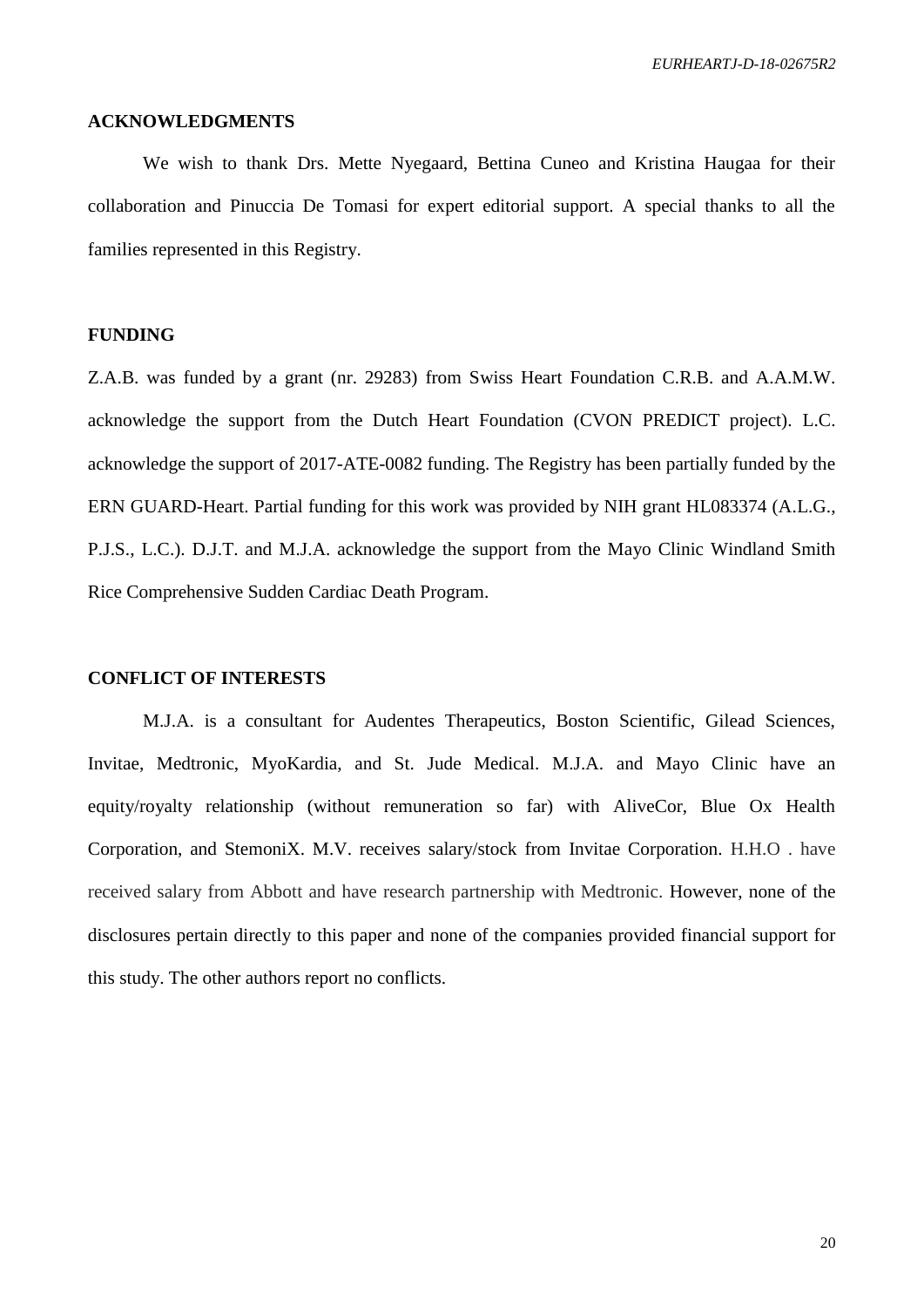## **REFERENCES**

- 1. Crotti L, Johnson CN, Graf E, De Ferrari GM, Cuneo BF, Ovadia M, Papagiannis J, Feldkamp MD, Rathi SG, Kunic JD, Pedrazzini M, Wieland T, Lichtner P, Beckmann BM, Clark T, Shaffer C, Benson DW, Kääb S, Meitinger T, Strom TM, Chazin WJ, Schwartz PJ, George AL. Calmodulin mutations associated with recurrent cardiac arrest in infants. *Circulation*. 2013;**127**:1009–1017.
- 2. Nyegaard M, Overgaard MT, Søndergaard MT, Vranas M, Behr ER, Hildebrandt LL, Lund J, Hedley PL, Camm AJ, Wettrell G, Fosdal I, Christiansen M, Børglum AD. Mutations in calmodulin cause ventricular tachycardia and sudden cardiac death. *Am J Hum Genet*. 2012;**91**:703–12.
- 3. Marsman RF, Barc J, Beekman L, Alders M, Dooijes D, Van Den Wijngaard A, Ratbi I, Sefiani A, Bhuiyan ZA, Wilde AAM, Bezzina CR. A mutation in CALM1 encoding calmodulin in familial idiopathic ventricular fibrillation in childhood and adolescence. *J Am Coll Cardiol*. 2014;**63**:259–266.
- 4. Makita N, Yagihara N, Crotti L, Johnson CN, Beckmann B-M, Roh MS, Shigemizu D, Lichtner P, Ishikawa T, Aiba T, Homfray T, Behr ER, Klug D, Denjoy I, Mastantuono E, Theisen D, Tsunoda T, Satake W, Toda T, Nakagawa H, Tsuji Y, Tsuchiya T, Yamamoto H, Miyamoto Y, Endo N, Kimura A, Ozaki K, Motomura H, Suda K, Tanaka T, Schwartz PJ, Meitinger T, Kääb S, Guicheney P, Shimizu W, Bhuiyan ZA, Watanabe H, Chazin WJ, George AL. Novel calmodulin mutations associated with congenital arrhythmia susceptibility. *Circ Cardiovasc Genet*. 2014;**7**:466–74.
- 5. Reed GJ, Boczek NJ, Etheridge SP, Ackerman MJ. CALM3 mutation associated with long QT syndrome. *Heart Rhythm*. 2015;**12**:419–422.
- 6. Pipilas DC, Johnson CN, Webster G, Schlaepfer J, Fellmann F, Sekarski N, Wren LM, Ogorodnik K V., Chazin DM, Chazin WJ, Crotti L, Bhuiyan ZA, George AL. Novel calmodulin mutations associated with congenital long QT syndrome affect calcium current in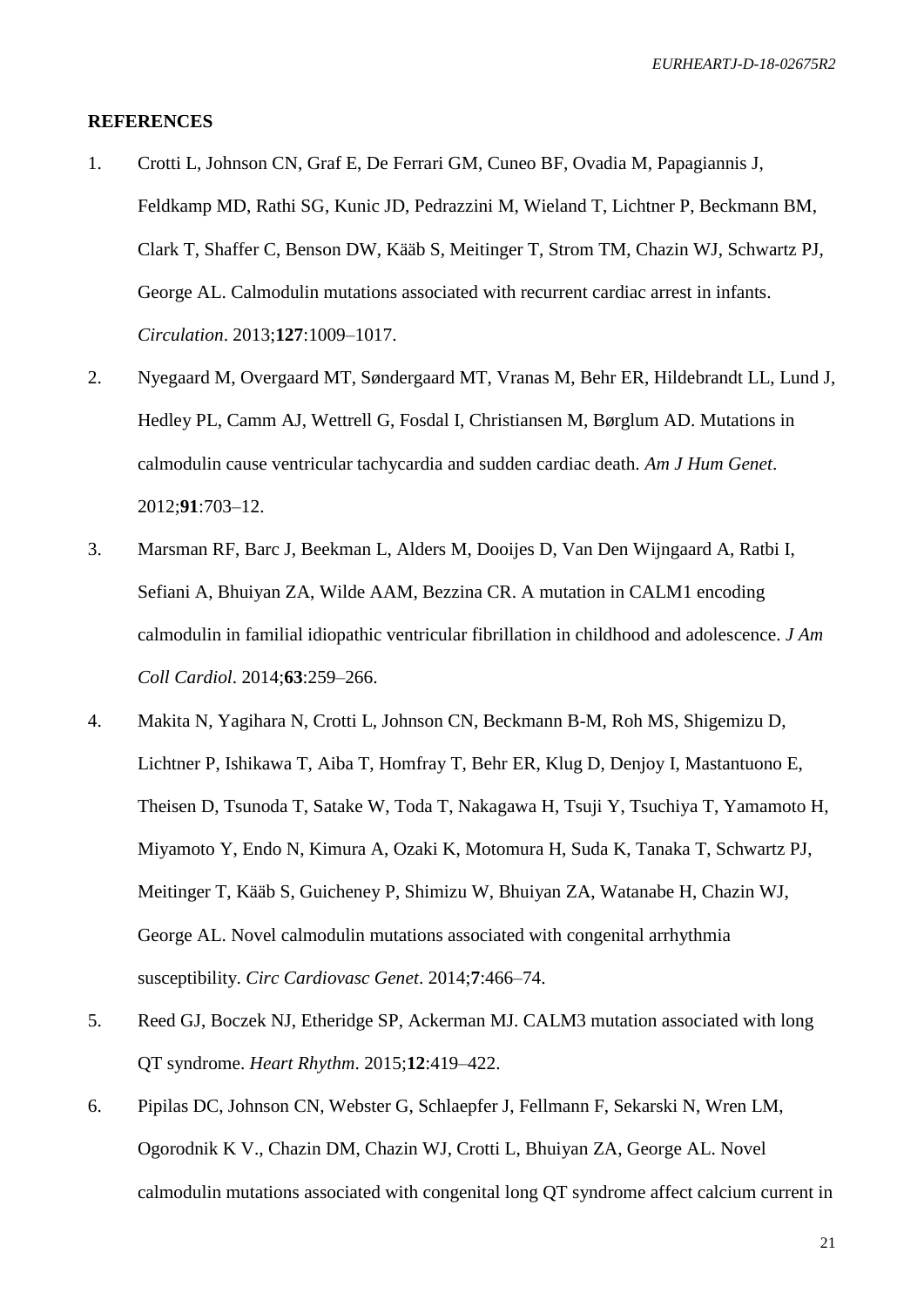human cardiomyocytes. *Heart Rhythm*. 2016;**13**:2012–2019.

- 7. Chaix MA, Koopmann TT, Goyette P, Alikashani A, Latour F, Fatah M, Hamilton RM, Rioux JD. Novel CALM3 mutations in pediatric long QT syndrome patients support a CALM3-specific calmodulinopathy. *Hear Case Reports*. 2016;**2**:250–254.
- 8. Boczek NJ, Gomez-Hurtado N, Ye D, Calvert ML, Tester DJ, Kryshtal DO, Hwang HS, Johnson CN, Chazin WJ, Loporcaro CG, Shah M, Papez AL, Lau YR, Kanter R, Knollmann BC, Ackerman MJ. Spectrum and prevalence of CALM1-, CALM2-, and CALM3-encoded calmodulin variants in long QT syndrome and functional characterization of a novel long QT syndrome-associated calmodulin missense variant, E141G. *Circ Cardiovasc Genet*. 2016;**9**:136–146.
- 9. Anderson JH, Tester DJ, Will ML, Ackerman MJ. Whole-exome molecular autopsy after exertion-related sudden unexplained death in the young. *Circ Cardiovasc Genet*. 2016;**9**:259–65.
- 10. Gomez-Hurtado N, Boczek NJ, Kryshtal DO, Johnson CN, Sun J, Nitu FR, Cornea RL, Chazin WJ, Calvert ML, Tester DJ, Ackerman MJ, Knollmann BC. Novel CPVT-associated calmodulin mutation in CALM3 (CALM3-A103V) activates arrhythmogenic Ca waves and sparks. *Circ Arrhythmia Electrophysiol*. 2016;**9**.
- 11. Jiménez-Jáimez J, Doza JP, Ortega Á, Macías-Ruiz R, Perin F, Rodríguez-Vázquez Del Rey MM, Ortiz-Genga M, Monserrat L, Barriales-Villa R, Blanca E, Álvarez M, Tercedor L. Calmodulin 2 mutation N98S is associated with unexplained cardiac arrest in infants due to low clinical penetrance electrical disorders. *PLoS One*. 2016;**11**:1–10.
- 12. Takahashi K, Ishikawa T, Makita N, Takefuta K, Nabeshima T, Nakayashiro M. A novel de novo calmodulin mutation in a 6-year-old boy who experienced an aborted cardiac arrest. *Hear Rhythm Case Reports*. 2017;**3**:69–72.
- 13. Daly, A, Johnson, NM, Decker, E, Callis, TE, Tahiliani, J, Garcia, J, Aguilar, S, Murillo, L, Herrera, B, Beltran, D, Harte, R, Dunn, K, Dubin, AM, Ceresnak, SR, Priest, J, Motonaga,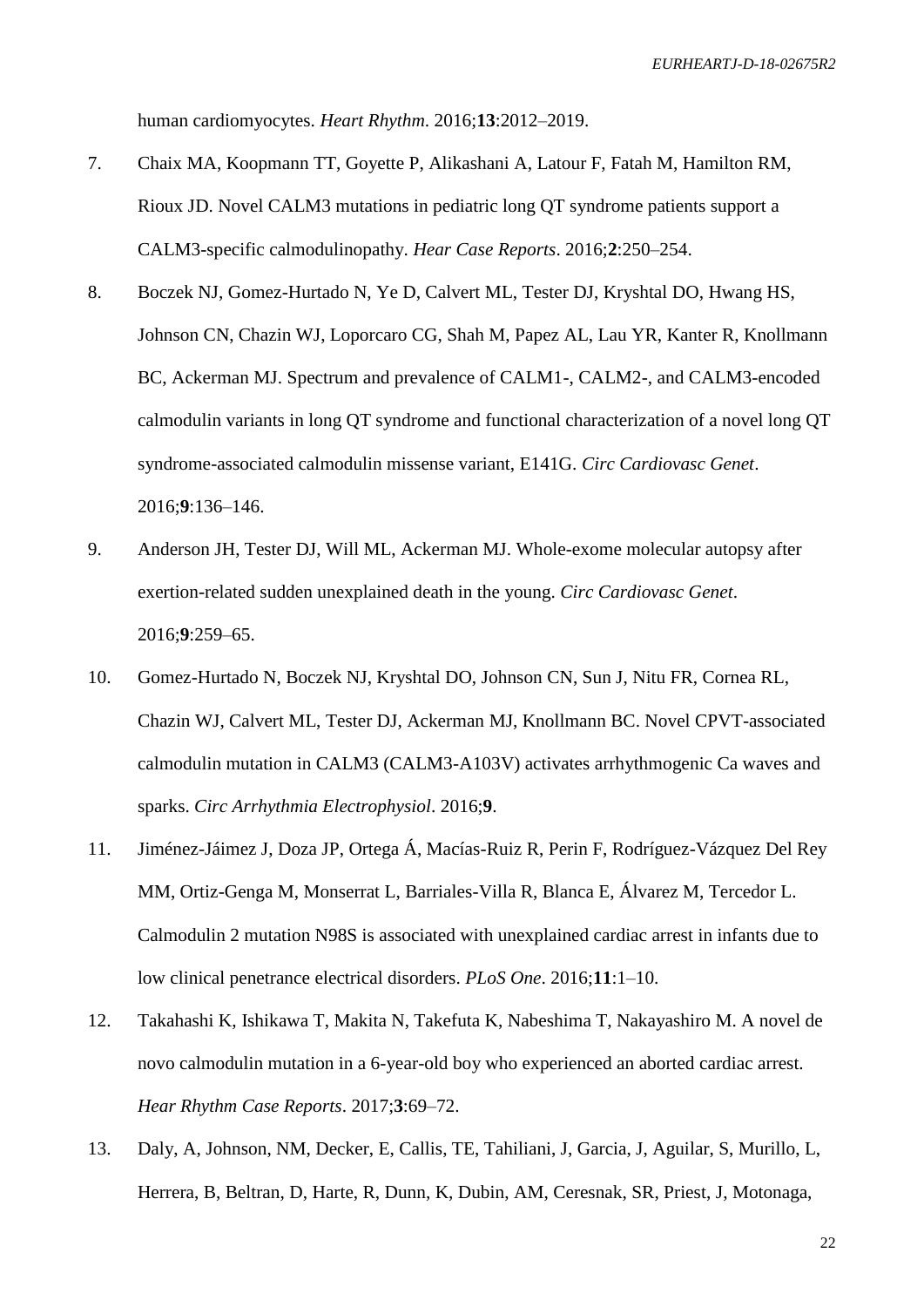KS, Vatta M. Pathogenic variants in calmodulin associated with resuscitated childhood cardiac arrest (Abstract C-AB01-05). *Heart Rhythm*. 2017;**14**:S2.

- 14. George AL. Calmodulinopathy: A genetic trilogy. *Heart Rhythm*. 2015;**12**:423–424.
- 15. Schwartz P. The idiopathic long QT syndrome: the need for a prospective registry. *Eur Heart J*. 1983;**4**:529–31.
- 16. Moss AJ, Schwartz PJ, Crampton RS, Locati E, Carleen E. The long QT syndrome: a prospective international study. *Circulation*. 1985;**71**:17–21.
- 17. Moss A, Schwartz P. 25th anniversary of the International Long-QT Syndrome Registry: an ongoing quest to uncover the secrets of long-QT syndrome. *Circulation*. 2005;**111**:1199– 1201.
- 18. den Dunnen J, Dalgleish R, Maglott D, Hart R, Greenblatt M, McGowan J, Roux A, Smith T, Antonarakis S, Taschner P. HGVS Recommendations for the Description of Sequence Variants: 2016 Update. *Hum Mutat*. 2016;**37**:564–569.
- 19. Richards S, Aziz N, Bale S, Bick D, Das S, Gastier-Foster J, Grody W, Hegde M, Lyon E, Spector E, Voelkerding K, Rehm H, Committee. ALQA. Standards and Guidelines for the Interpretation of Sequence Variants: A Joint Consensus Recommendation of the American College of Medical Genetics and Genomics and the Association for Molecular Pathology. *Genet Med*. 2015;**17**:405–424.
- 20. Consortium 1000 Genomes Project, Auton A, Brooks L, Durbin R, Garrison E, Kang H, Korbel J, Marchini J, McCarthy S, McVean G, Abecasis G. A global reference for human genetic variation. *Nature*. 2015;**526**:68–74.
- 21. Exome Variant Server, NHLBI GO exome sequencing project (ESP), Seattle, http://evs.gs.washington.edu/EVS/ (April, 2018 accessed).
- 22. Lek M, Karczewski KJ, Minikel E V., Samocha KE, Banks E, Fennell T, O'Donnell-Luria AH, Ware JS, Hill AJ, Cummings BB, Tukiainen T, Birnbaum DP, Kosmicki JA, Duncan LE, Estrada K, Zhao F, Zou J, Pierce-Hoffman E, Berghout J, Cooper DN, Deflaux N,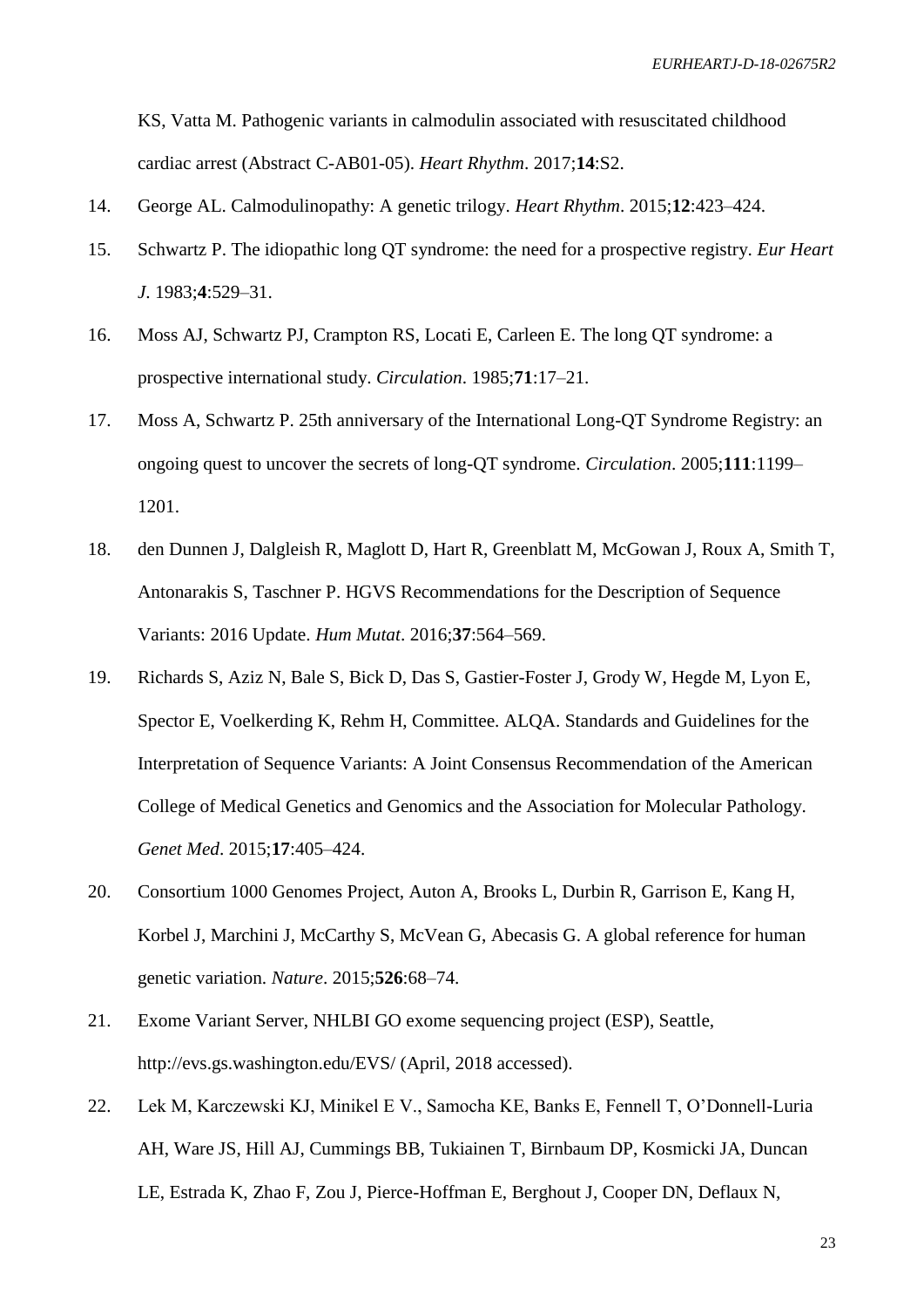DePristo M, Do R, Flannick J, Fromer M, Gauthier L, Goldstein J, Gupta N, Howrigan D, Kiezun A, Kurki MI, Moonshine AL, Natarajan P, Orozco L, Peloso GM, Poplin R, Rivas MA, Ruano-Rubio V, Rose SA, Ruderfer DM, Shakir K, Stenson PD, Stevens C, Thomas BP, Tiao G, Tusie-Luna MT, Weisburd B, Won HH, Yu D, Altshuler DM, Ardissino D, Boehnke M, Danesh J, Donnelly S, Elosua R, Florez JC, Gabriel SB, Getz G, Glatt SJ, Hultman CM, Kathiresan S, Laakso M, McCarroll S, McCarthy MI, McGovern D, McPherson R, Neale BM, Palotie A, Purcell SM, Saleheen D, Scharf JM, Sklar P, Sullivan PF, Tuomilehto J, Tsuang MT, Watkins HC, Wilson JG, Daly MJ, MacArthur DG. Analysis of protein-coding genetic variation in 60,706 humans. *Nature*. 2016;**536**:285–291.

- 23. Priori SG, Wilde AA, Horie M, Cho Y, Behr ER, Berul C, Blom N, Brugada J, Chiang C-E, Huikuri H, Kannankeril P, Krahn A, Leenhardt A, Moss A, Schwartz PJ, Shimizu W, Tomaselli G, Tracy C, Document Reviewers, Ackerman M, Belhassen B, Estes NAM, Fatkin D, Kalman J, Kaufman E, Kirchhof P, Schulze-Bahr E, Wolpert C, Vohra J, Refaat M, Etheridge SP, Campbell RM, Martin ET, Quek SC, Heart Rhythm Society, European Heart Rhythm Association, Asia Pacific Heart Rhythm Society. Executive summary: HRS/EHRA/APHRS expert consensus statement on the diagnosis and management of patients with inherited primary arrhythmia syndromes. *Europace*. 2013;**15**:1389–406.
- 24. Priori SG, Wilde AA, Horie M, Cho Y, Behr ER, Berul C, Blom N, Brugada J, Chiang C-E, Huikuri H, Kannankeril P, Krahn A, Leenhardt A, Moss A, Schwartz PJ, Shimizu W, Tomaselli G, Tracy C. Executive summary: HRS/EHRA/APHRS expert consensus statement on the diagnosis and management of patients with inherited primary arrhythmia syndromes. *Heart Rhythm*. 2013;**10**:e85-108.
- 25. Schwartz PJ, Priori SG, Locati EH, Napolitano C, Cantù F, Towbin JA, Keating MT, Hammoude H, Brown AM, Chen LS, Colatsky TJ. Long QT syndrome patients with mutations of the SCN5A and HERG genes have differential responses to Na+ channel blockade and to increases in heart rate. Implications for gene-specific therapy. *Circulation*.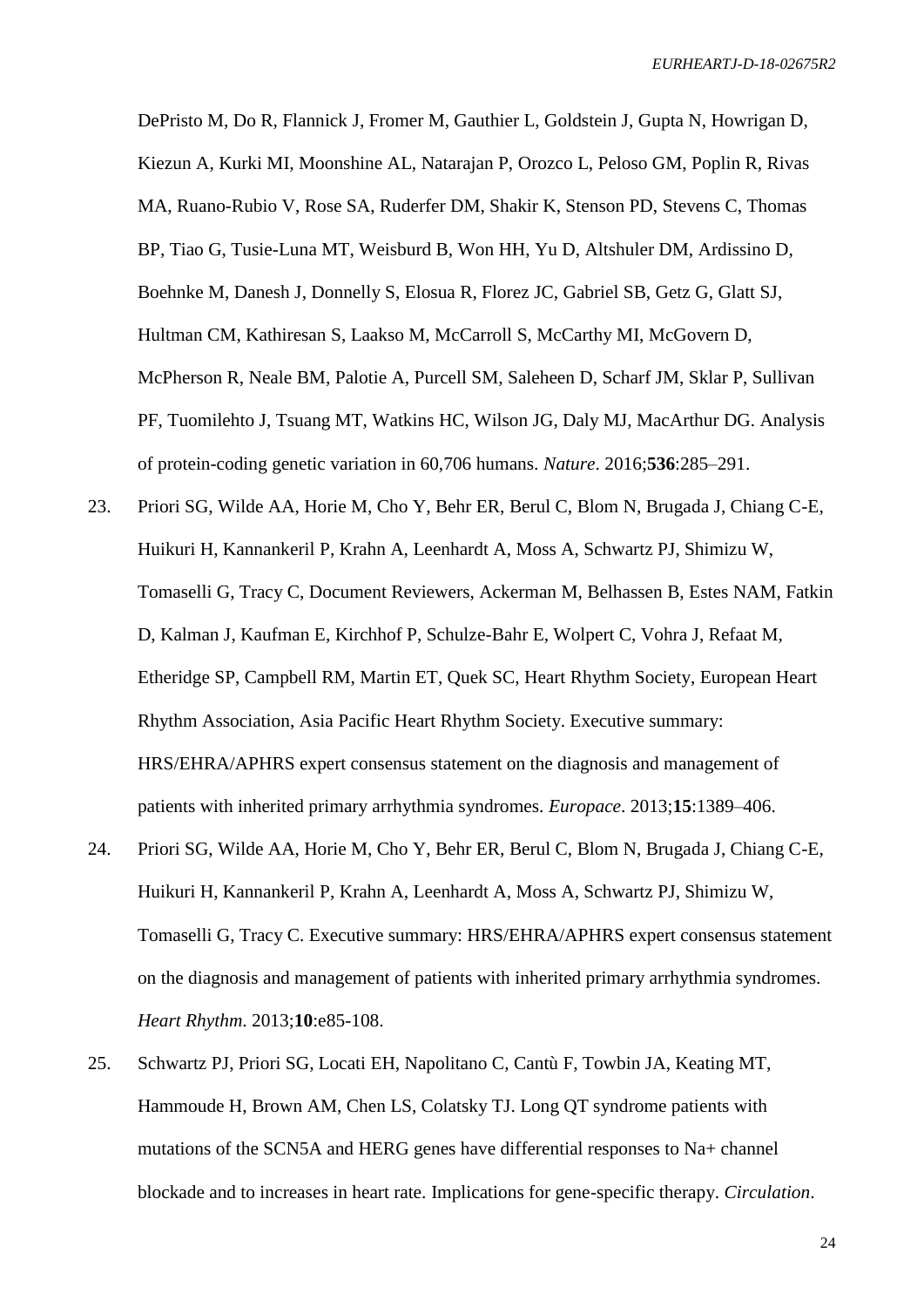1995;**92**:3381–6.

- 26. Zhang L, Benson DW, Tristani-Firouzi M, Ptacek LJ, Tawil R, Schwartz PJ, George AL, Horie M, Andelfinger G, Snow GL, Fu YH, Ackerman MJ, Vincent GM. Electrocardiographic features in Andersen-Tawil syndrome patients with KCNJ2 mutations: Characteristic T-U-wave patterns predict the KCNJ2 genotype. *Circulation*. 2005;**111**:2720– 2726.
- 27. Ben-Johny M, Dick I, Yang W, Issa J, Sang L, Lee S, Limpitikul W, Niu J, Kang P, Banerjee R, Babich J, Namkung H, Li J, Zhang M, Yang P, Yue D, Yue D. Towards a unified theory of calmodulin regulation (calmodulation) of voltage-gated calcium and sodium channels. *Curr Mol Pharmacol*. 2015;**8**:188–205.
- 28. Halling DB, Liebeskind BJ, Hall AW, Aldrich RW. Conserved properties of individual Ca<sup>2+</sup> -binding sites in calmodulin. *Proc Natl Acad Sci*. 2016;**113**:E1216–E1225.
- 29. Splawski I, Timothy KW, Sharpe LM, Decher N, Kumar P, Bloise R, Napolitano C, Schwartz PJ, Joseph RM, Condouris K, Tager-Flusberg H, Priori SG, Sanguinetti MC, Keating MT. Ca(V)1.2 calcium channel dysfunction causes a multisystem disorder including arrhythmia and autism. *Cell*. 2004;**119**:19–31.
- 30. Dufendach KA, Timothy K, Ackerman MJ, Blevins B, Pflaumer A, Etheridge S, Perry J, Blom NA, Temple J, Chowdhury D, Skinner JR, Johnsrude C, Bratincsak A, Bos JM, Shah M. Clinical outcomes and modes of death in Timothy syndrome: A multicenter international study of a rare disorder. *JACC Clin Electrophysiol*. 2018;**4**:459–466.
- 31. Triedman JK, Newburger JW. Trends in Congenital Heart Disease: The Next Decade. *Circulation*. 2016;**133**:2716–2733.
- 32. Yin G, Hassan F, Haroun AR, Murphy LL, Crotti L, Schwartz PJ, George AL, Satin J. Arrhythmogenic calmodulin mutations disrupt intracellular cardiomyocyte  $Ca^{2+}$  regulation by distinct mechanisms. *J Am Heart Assoc*. 2014;**3**:1–15.
- 33. Rocchetti M, Sala L, Dreizehnter L, Crotti L, Sinnecker D, Mura M, Pane LS, Altomare C,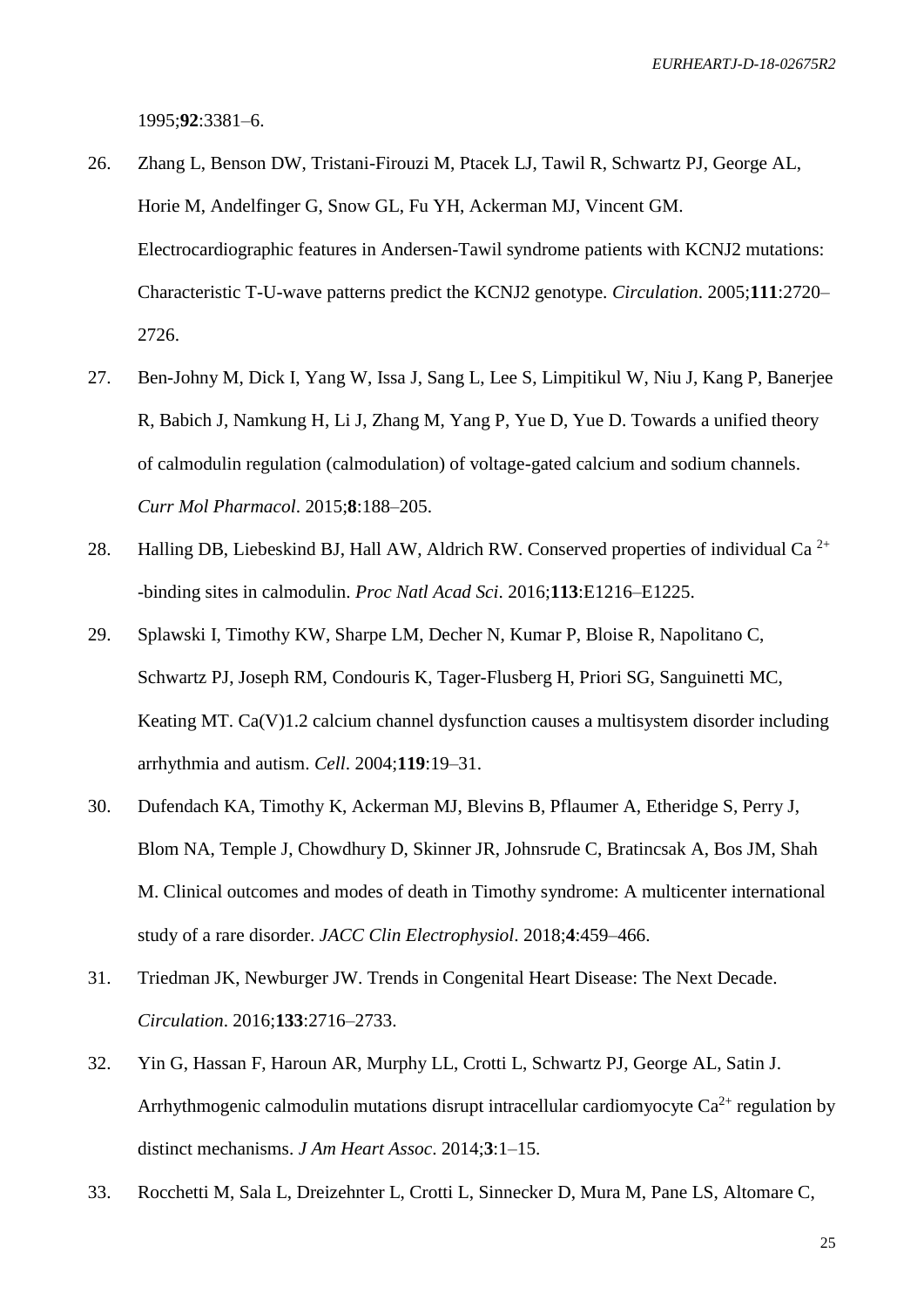Torre E, Mostacciuolo G, Severi S, Porta A, De Ferrari GM, George AL, Schwartz PJ, Gnecchi M, Moretti A, Zaza A. Elucidating arrhythmogenic mechanisms of long-QT syndrome CALM1-F142L mutation in patient-specific induced pluripotent stem cell-derived cardiomyocytes. *Cardiovasc Res*. 2017;**113**:531–541.

- 34. Yamamoto Y, Makiyama T, Harita T, Sasaki K, Wuriyanghai Y, Hayano M, Nishiuchi S, Kohjitani H, Hirose S, Chen J, Yokoi F, Ishikawa T, Ohno S, Chonabayashi K, Motomura H, Yoshida Y, Horie M, Makita N, Kimura T. Allele-specific ablation rescues electrophysiological abnormalities in a human iPS cell model of long-QT syndrome with a CALM2 mutation. *Hum Mol Genet*. 2017;**26**:1670–1677.
- 35. Limpitikul WB, Dick IE, Tester DJ, Boczek NJ, Limphong P, Yang W, Choi MH, Babich J, DiSilvestre D, Kanter RJ, Tomaselli GF, Ackerman MJ, Yue DT. A precision medicine approach to the rescue of function on malignant calmodulinopathic long-QT syndrome. *Circ Res*. 2017;**120**:39–48.
- 36. Hwang HS, Nitu FR, Yang Y, Walweel K, Pereira L, Johnson CN, Faggioni M, Chazin WJ, Laver D, George AL, Cornea RL, Bers DM, Knollmann BC. Divergent regulation of ryanodine receptor 2 calcium release channels by arrhythmogenic human calmodulin missense mutants. *Circ Res*. 2014;**114**:1114–1124.
- 37. Limpitikul WB, Dick IE, Joshi-Mukherjee R, Overgaard MT, George AL, Yue DT. Calmodulin mutations associated with long QT syndrome prevent inactivation of cardiac Ltype Ca2+ currents and promote proarrhythmic behavior in ventricular myocytes. *J Mol Cell Cardiol*. 2014;**74**:115–124.
- 38. Kotta M-C, Sala L, Ghidoni A, Badone B, Ronchi C, Parati G, Zaza A, Crotti L. Calmodulinopathy: a novel, life-threatening clinical entity affecting the young. *Front Cardiovasc Med*. 2018;**5**:175.
- 39. Badone B, Ronchi C, Kotta M-C, Sala L, Ghidoni A, Crotti L, Zaza A. Calmodulinopathy: functional effects of CALM mutations and their relationship with clinical phenotypes. *Front*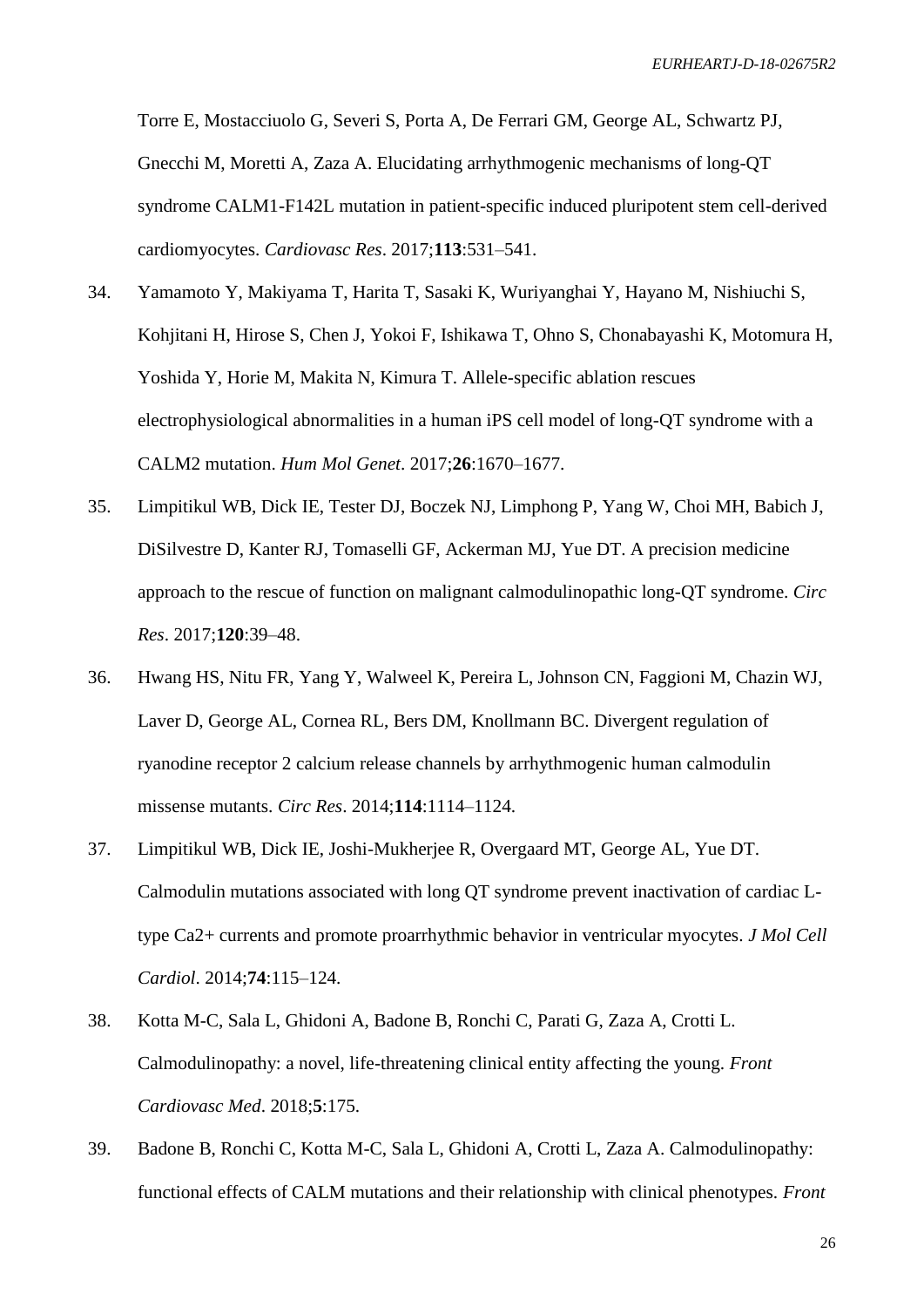*Cardiovasc Med*. 2018;**5**:1–13.

- 40. Schwartz PJ, Ackerman MJ. The long QT syndrome: a transatlantic clinical approach to diagnosis and therapy. *Eur Heart J*. 2013;**34**:3109–16.
- 41. Schwartz PJ, Sala L. Precision versus traditional medicine-clinical questions trigger progress in basic science. *Circ Res*. 2019;**124**:459–461.
- 42. Webster G, Schoppen ZJ, George AL. Treatment of calmodulinopathy with verapamil. *BMJ Case Rep*. 2017;**2017**:bcr--2017--220568.
- 43. Schwartz PJ, Priori SG, Cerrone M, Spazzolini C, Odero A, Napolitano C, Bloise R, De Ferrari GM, Klersy C, Moss AJ, Zareba W, Robinson JL, Hall WJ, Brink PA, Toivonen L, Epstein AE, Li C, Hu D. Left cardiac sympathetic denervation in the management of highrisk patients affected by the long-QT syndrome. *Circulation*. 2004;**109**:1826–33.
- 44. Collura CA, Johnson JN, Moir C, Ackerman MJ. Left cardiac sympathetic denervation for the treatment of long QT syndrome and catecholaminergic polymorphic ventricular tachycardia using video-assisted thoracic surgery. *Heart Rhythm*. 2009;**6**:752–9.
- 45. De Ferrari GM, Dusi V, Spazzolini C, Bos JM, Abrams DJ, Berul CI, Crotti L, Davis AM, Eldar M, Kharlap M, Khoury A, Krahn AD, Leenhardt A, Moir CR, Odero A, Olde Nordkamp L, Paul T, Rosés I Noguer F, Shkolnikova M, Till J, Wilde AAM, Ackerman MJ, Schwartz PJ. Clinical management of catecholaminergic polymorphic ventricular tachycardia: The role of left cardiac sympathetic denervation. *Circulation*. 2015;**131**:2185– 93.
- 46. Kelle AM, Bos JM, Etheridge SP, Cannon BC, Bryant RM, Johnson JN, Ackerman MJ. Cardiac transplantation in children and adolescents with long QT syndrome. *Heart Rhythm*. 2017;**14**:1182–1188.